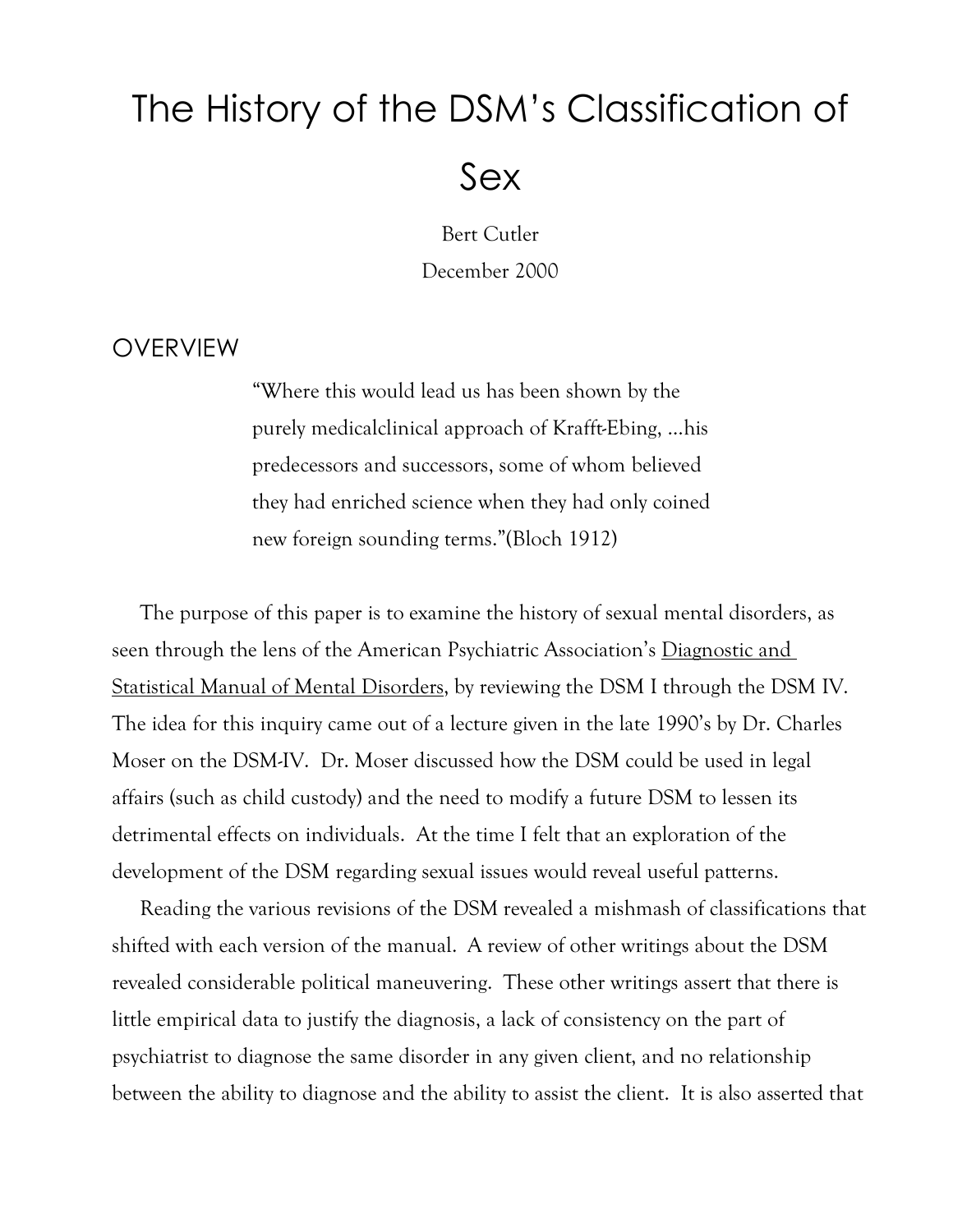the DSM and the APA contribute to medicalizing everyone. If everyone is crazy, the APA gets lots of business.

It is the intent of this paper to restrict the evaluation of the DSM's history and impact to comparing revisions of the DSM. There continues to be considerable disagreement over the DSM, both from within the American Psychiatric Association and from without. Two excellent sources of insider information are: The Selling of DSM, The Rhetoric of Science in Psychiatry, Stuart A. Kirk & Herb Kutchins, Aldine de Gruyter, 1992; and They Say Your're Crazy, How the World's Most Powerful Psychiatrists Decide Who's Normal, Paula J. Caplan, Addison-Wesley Publishing, 1995.

This paper has four parts: this Overview, the Summary of Classifications and Coding, the Detailed History of the DSM Revisions, and the Summary. I believe the evaluation of the DSM revisions is sufficient to make the case of the arbitrariness of the DSM. My comments and critiques contained in this paper are in italics.

# SUMMARY OF CLASSIFICATION AND CODING OF SEXUAL ISSUES

The DSM I was an outgrowth of government efforts to track Morbidity and Mortality (classifications of illness and death) for mental hospitals. Each year the hospitals reported the classifications of admissions, discharges, deaths, and current residents. The DSM II was a revision of the DSM I with an attempt to align with the ICD, a growing international standard for Morbidity and Mortality.

The DSM III signaled a major change in intent of the DSM. The intent was to create a diagnostic tool for mental health practitioners, particularly Psychiatrists. The document was also intended to be a method of defining mental illness for third-party payers. Effectively, the DSM became an elaborate scheme to categorize individuals. Although attempts were made within the DSM to avoid stigmatizing individuals, negative labeling was a forgone conclusion.

Some of the complaints made against the DSM include: its use in labeling individuals; arbitrary and politically motivated categories; misuse of scientific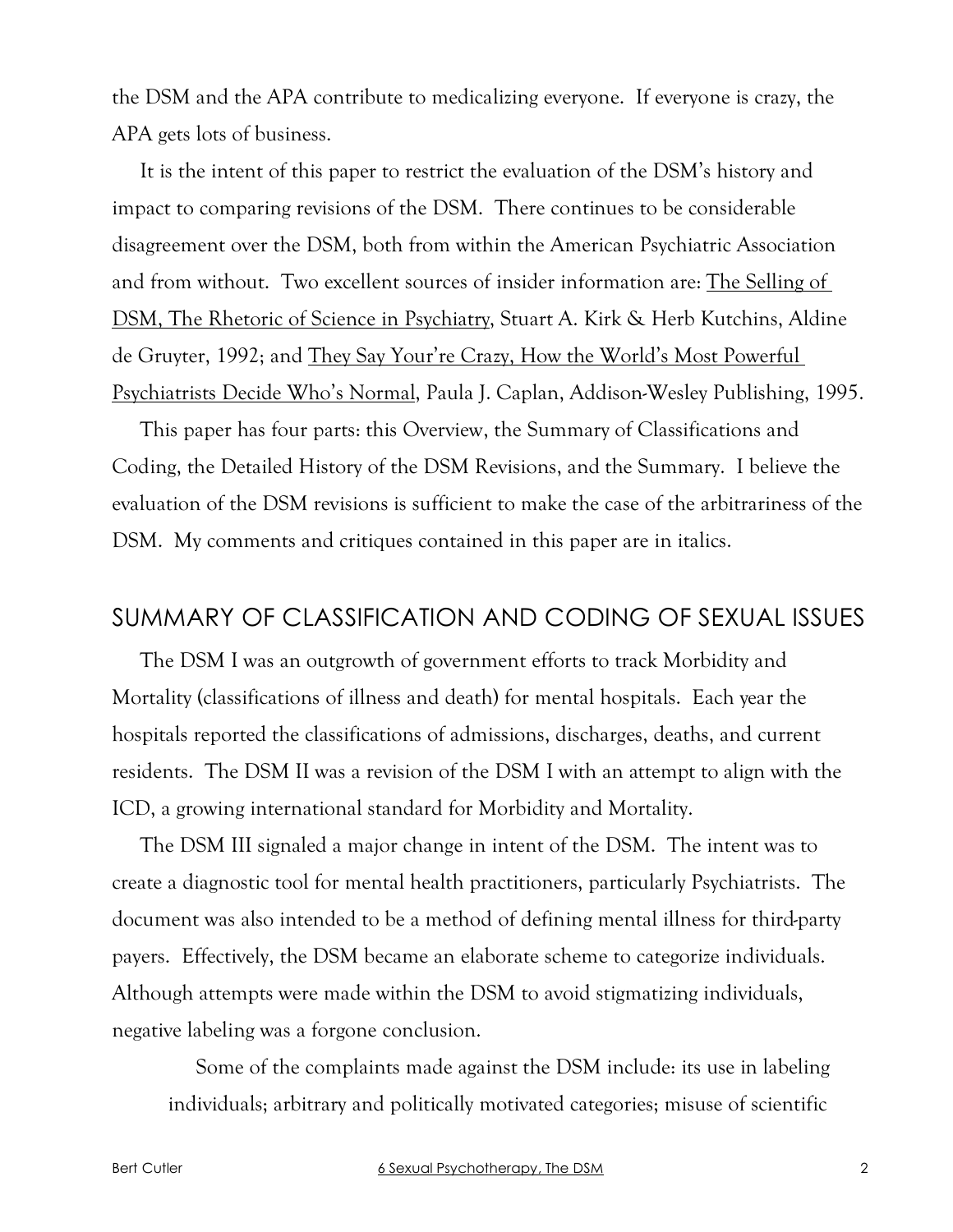evidence (and sometimes no evidence) in creation of the categories; the inability of psychiatrists, when faced with the same cases, to be consistent in categorization of the cases; no relationship between categories and any standard of care or effective treatment; and the misuse of the DSM for legal disputes, for discrimination by health and life insurance companies, discrimination by employers, and as a tool for coercion of individuals by spouse, family, and social organizations. Thomas Szasz observed that "the notion of mental illness is used today chiefly to obscure and 'explain away' problems in personal and social relationships, just as the notion of witchcraft was used for the same purpose from the early Middle Ages until well past the Renaissance." (Caplan p 41)

The general classification of Sexual Behaviors shifts throughout the revisions. *It is apparent from the shifts in the classifications that the DSM is derived from cultural values and not necessarily scientific systems*.

1952: In the DSM I Sexual Behaviors are classified under Sociopathic Personality Disturbance, which also included Dyssocial Reaction, a condition of being out of harmony with the larger society. *Multi-culturalism was not recognized.*

1968: In the DSM II Sexual Deviations was listed under Personality Disorders and certain other Non-Psychotic Mental Disorders, which also included addictions and antisocial personality types. *People with Sexual Behaviors issues could be accused of guilt by association with other mental disorder classifications.*

1980: In the DSM III, Psychosexual Disorders was made its own classification. Gender Identity Disorders and Psychosexual Dysfunctions were considered for the first time. The term "Paraphilia" was introduced. *John Money, who popularized the term, was on the committee to prepare this revision.*

1984: In the DSM III-R, Gender Identity Disorders were broken out from the other sexual issues and included in Disorders Usually First Evident in Infancy, Childhood or Adolescence.

Bert Cutler 6 Sexual Psychotherapy, The DSM 3 1994: By the DSM-IV, Gender Identity Disorders were rejoined with the other sexual issues under Sexual and Gender Identify Disorders. Also added were a series of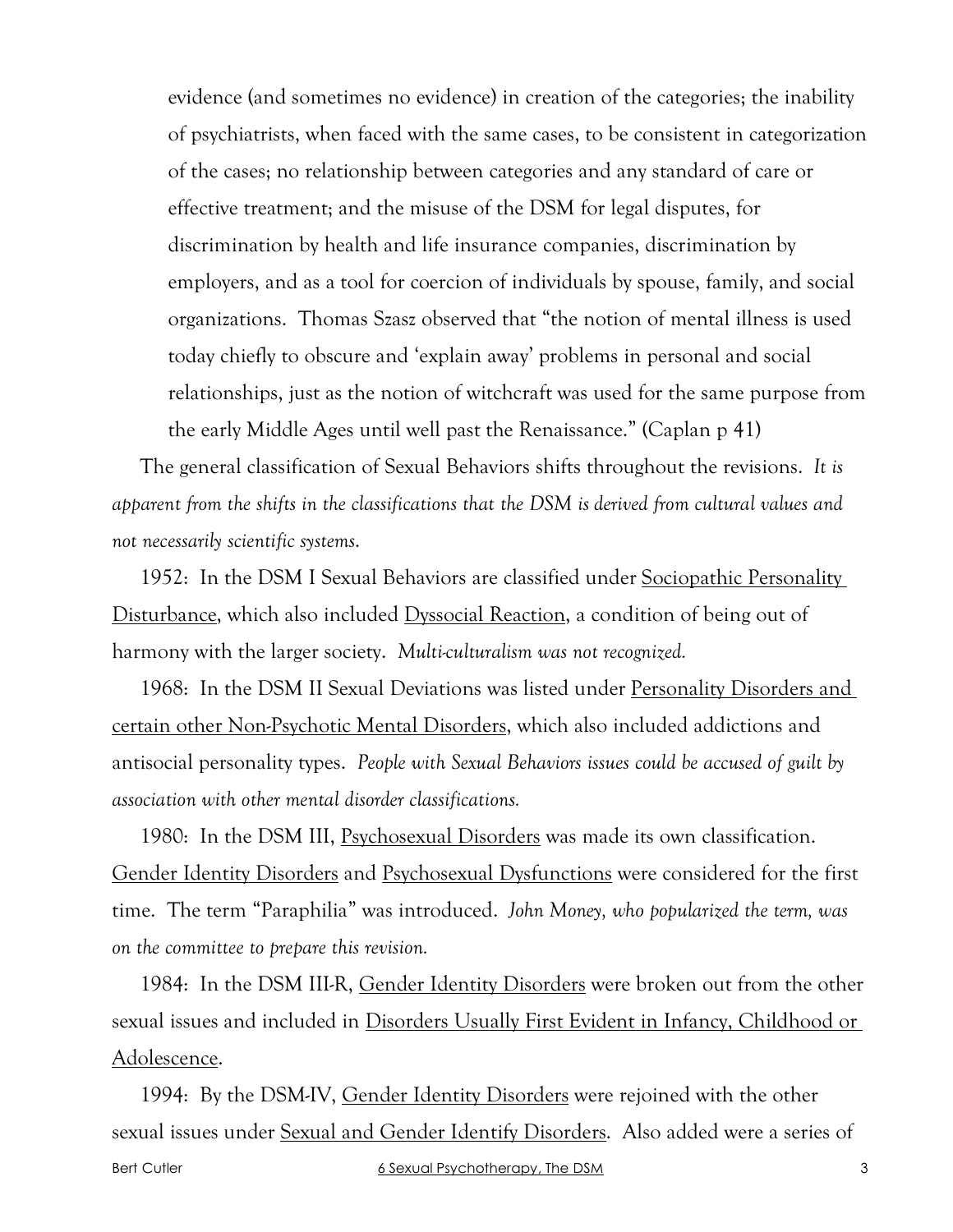codes in the new classification: Sexual Dysfunction Due to a General Medical Condition.

The coding numbers also shifted over time.

The DSM-II was the first revision to use ICD codes, and we will pick up our trail from there. In the beginning there were two classes of other sexual disorders, 302.8 Other Sexual Deviations, and, 302.9 Unspecified sexual deviations. In the DSM-III the 302.8 disappears, while the 302.9 mutates into 302.89 Psychosexual disorder not elsewhere classified, which resurfaces back in the DSM-III-R and DSM-IV as 302.9 and is now labeled Sexual Disorder Not Otherwise Specified (NOS).

In the DSM-II, the code for <u>Sexual Sadism</u>, 302.6, becomes Gender Identity Disorder of Childhood in the DSM-III and DSM-III-R, only to become both Gender Identity Disorder in Children and Gender Identity Disorder NOS in the DSM-IV.

Sexual Sadism (302.6 in the DSM-II) becomes coded as 302.84 in the DSM-III.

Zoophilia (302.10) makes a brief appearance in the DSM-III, only to be buried in Paraphilia NOS (302.9) in the DSM-III-R. *We have to remember that Money participated in the DSM-III, so there is no surprise that this revision contains extra paraphilias.*

Next I will review the labeling of special cases highlights the arbitrariness of the system.

Homosexuality transformed throughout the process. In the DSM-I and DSM-II (1968), homosexuality was listed as one of the sexually based mental disorders. In 1973, homosexuality was revised to be Sexual Orientation Disturbance. This classification required that the individual be "disturbed by, in conflict with, or wish to change their sexual orientation." *(In 1973, given the general social attitudes about homosexuality, if one were homosexual-identified, it would be difficult to be fully comfortable about it–so the new wording may have continued to include most homosexual–identified individuals.)*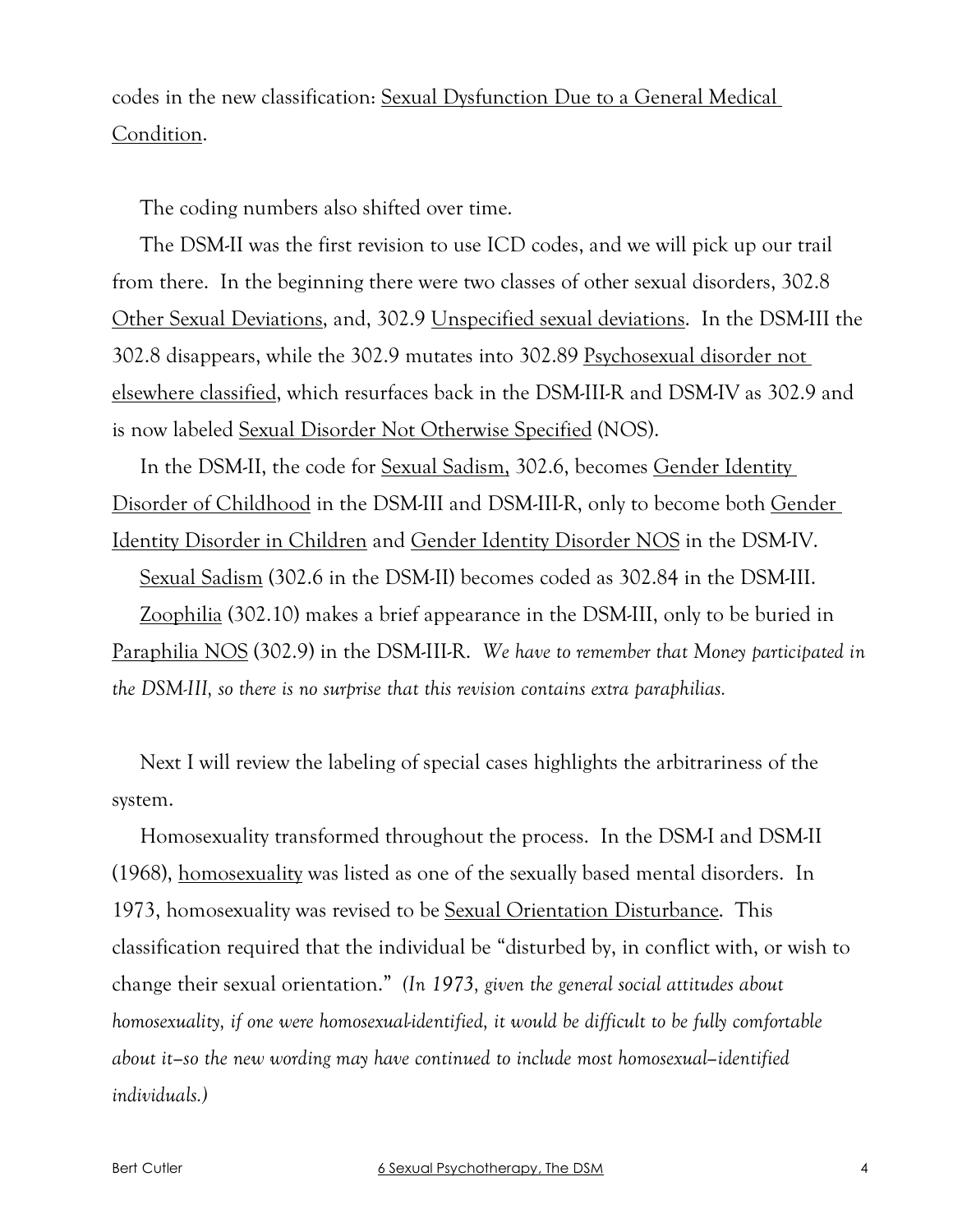When working on the DSM-III in 1980, the APA was met with considerable resistance to classification of homosexuality as a mental illness. The protesters and gay psychiatrists had their effect. In the DSM-III, homosexuality maintained the same coding but was now called Ego-Dystonic Homosexuality. This classification was created by vote. This was very upsetting to the more conservative psychiatrists who felt that the process for this diagnosis was purely political. In the DSM-III-R, homosexuality moved as one phrase in the Sexual Disorder NOS classification. *It seemed the APA couldn't let go of the homosexual classification.*

What would later be called paraphilias started simply as a list of conditions in the DSM-I. They were listed as a class in the DSM-III, called "bizarre" and required to be either, 1. preferred usage of nonhuman objects, 2. repetitive sexual activity with humans involving real or simulated suffering, or 3. repetitive sexual activity with nonconsenting partners (children were classified as not able to give consent). The client had to have done the activity to qualify. In the DSM-III-R, the classification criteria was expanded to included having fantasies for six months or having done the activity. *Fantasies, even enjoyable ones, would now get you classified.*

The DSM-IV changed the criteria to having done the activity for six months and, with the exception of pedophilia, that the fantasies or behaviors caused clinically significant distress or impairment in social, occupational, or other important areas of functioning. The opening verbiage of the DSM-IV states that "these individuals are rarely self-referred and usually come to the attention of mental health professionals only when their behavior has brought them into conflict with sexual partners or society."(p 523 DSM-IV) *There are two issues here. First, there appears to be evidence that there are many individuals who have the specified sexual interests and do not have a problem. In which case, the problem for those individuals do come into conflict with society may be other than the so-called paraphilia. Second, it remains to be seen as to who can press charges of impairment – the individual, the therapist, the insurance company, or the spouse.*

Although not always directly involved with sexual issues, women were also faced with a number of challenges to changing DSM classifications. Classifications such as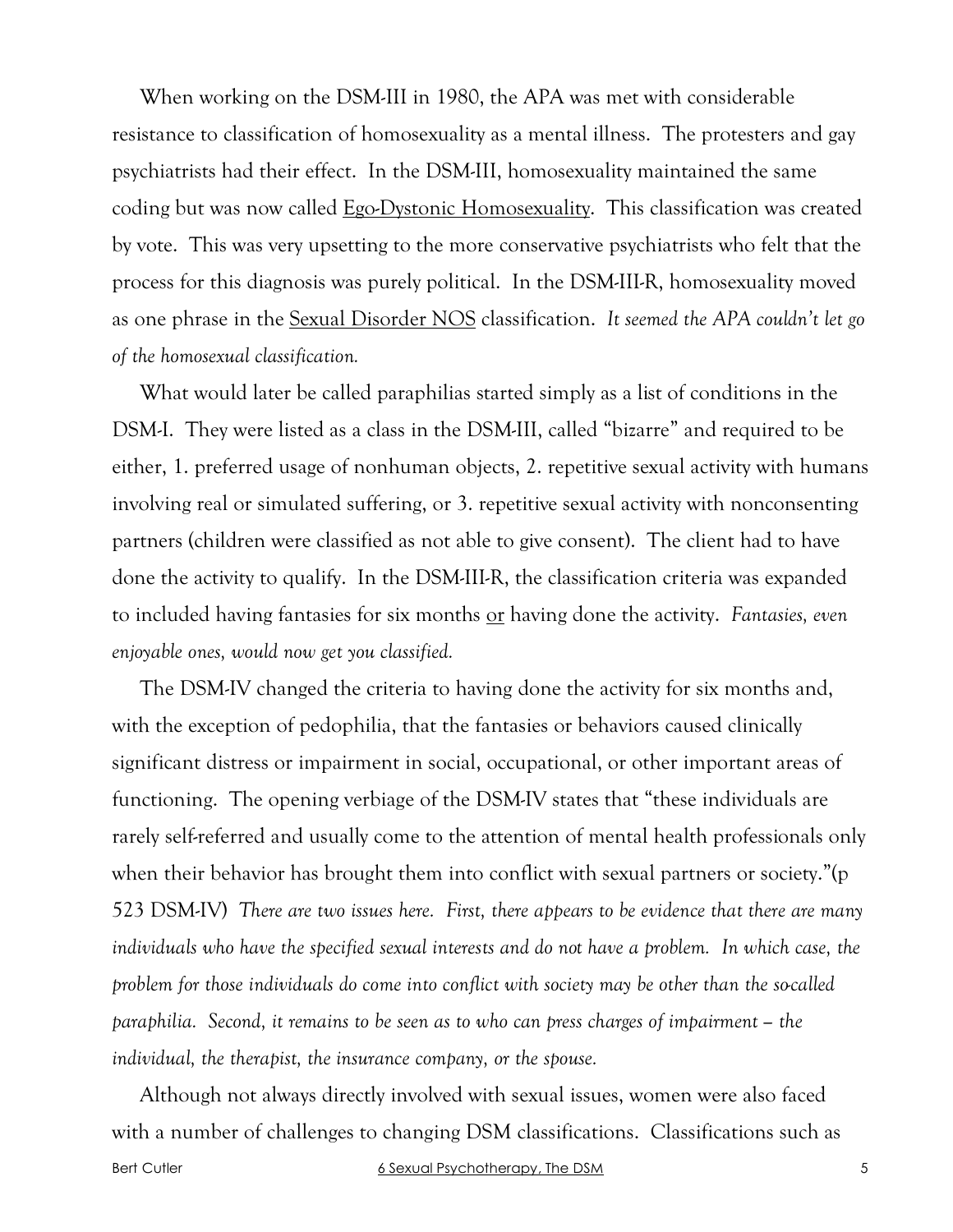Masochistic Personality Disorder and Premenstrual Dysphoric Disorder specifically targeted women. The renaming convention also occurs here. <u>Masochistic Personality</u> Disorder became Self-Defeating Personality Disorder *(also known as the Good Wife*  Syndrome by critics). Premenstrual Dysphoric Disorder became Perilutieal Phase Dysphoric Disorder, which became Late Luteal Phase Dysphoric Disorder in the DSM-III-R, and back to Premenstrual Dysphoric Disorder in the DSM-IV. *Are we sure these guys (and it is largely older white guys, according to two sources) know what they are doing? Or do they know exactly what they are doing, and use arcane words to obscure? There seems to be a huge amount of room in the process for cultural and personal bias in creating the various classifications.*

The criteria for the Sexual Dysfunctions have been expanded so that what took three simple sentences in the DSM-I expanded to 47 dense pages in the DSM-VI. My own efforts to make sense of the various criteria revealed little consistency and a landscape of changing terminology and codes. *My question: is anyone better off? I see a parallel to Krafft-Ebing when he attempted to provide examples of every bizarre case he could find, or of Money who invented new terminology at a prolific rate. It appears that we are seeing a Delusional Naming Disorder at work.*

*One of the phenomena that is prevalent when studying the history of Sexology is the human trait to make up constructs, and then believe the construct even in the face of evidence to the contrary. While this goes on in every area of life, sex is an area we work hard to avoid looking at. Critical thinking gets turned over to authority figures. When we do shine the light on reality, the constructs can appear ludicrous.* 

*It is apparent from this rather simple examination that psychiatry falls into the same area of human exploration. No one wants to look at the possibility of mental illness, so unquestioned constructs are turned over to authority figures.*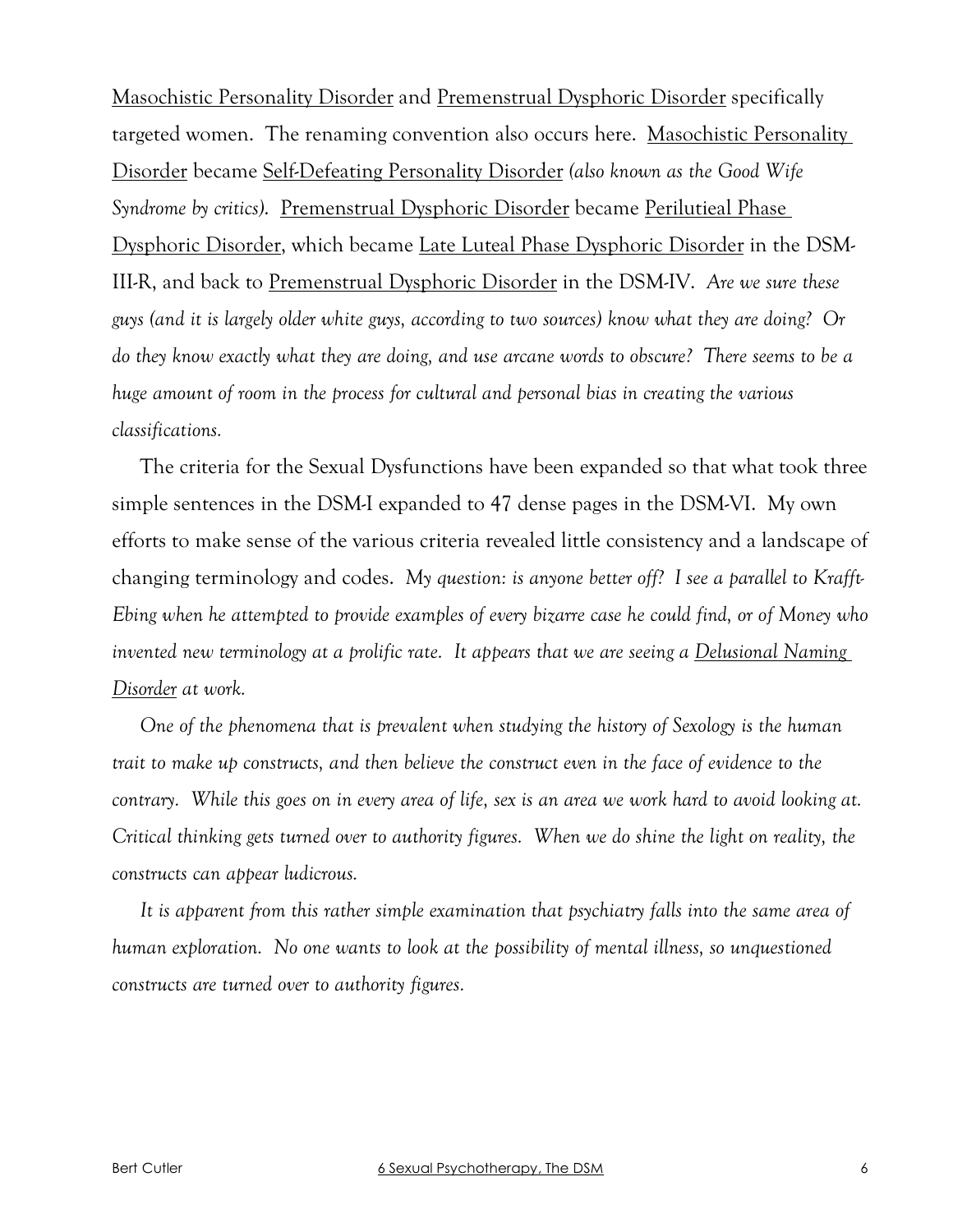# HISTORY OF THE DSM REVISIONS

The Statistical Manual for the Use of Hospitals for Mental Diseases, first published in 1917 by the Committee on Statistics of the American Medico-psychological Association (now the American Psychiatric Association [APA]), was the prevailing document for statistical classifications, primarily for the purposes of setting up a uniform basis of collecting statistics of admissions, discharges, and deaths in mental institutions (Morbidity and Mortality). In 1927 the New York Academy of Medicine, in an effort to develop a uniform nomenclature of disease in the U.S., spearheaded a movement towards a nationally accepted standard nomenclature of disease, resulting in the 1933 publication of the Standard Classified Nomenclature of Disease. The Statistical Manual took up the nomenclature of the Standard.

With the events of World War II, the military psychiatrists were seeing numerous mental cases, only about 10% of which were classified in the Statistical Manual. There was a need to account accurately for all causes of morbidity, and a variety of classifications were created by the various types of doctors in the field. In 1944 the Navy made a partial revision of its nomenclature, in 1945 the Army made a much more sweeping revision of its nomenclature, which was mostly adapted by the Veterans Administration in 1946. In 1948 a revised International Statistical Classification was adopted. Doctors exiting the military after WWII came from the mix of government standards of nomenclature, and did not want to return to the current civilian standards. (pvii, DSM-I)

#### DSM-I - 1952

The American Psychiatric Association assumed responsibility for future publication of the manual, and retitled it. The first Diagnostic and Statistical Manual of Mental Disorders (1952) (DSM-I) was part of an effort to standardize the classifications primarily for the purposes of setting up a uniform basis of collecting statistics of admissions, discharges and deaths in mental institutions. (p v, vi)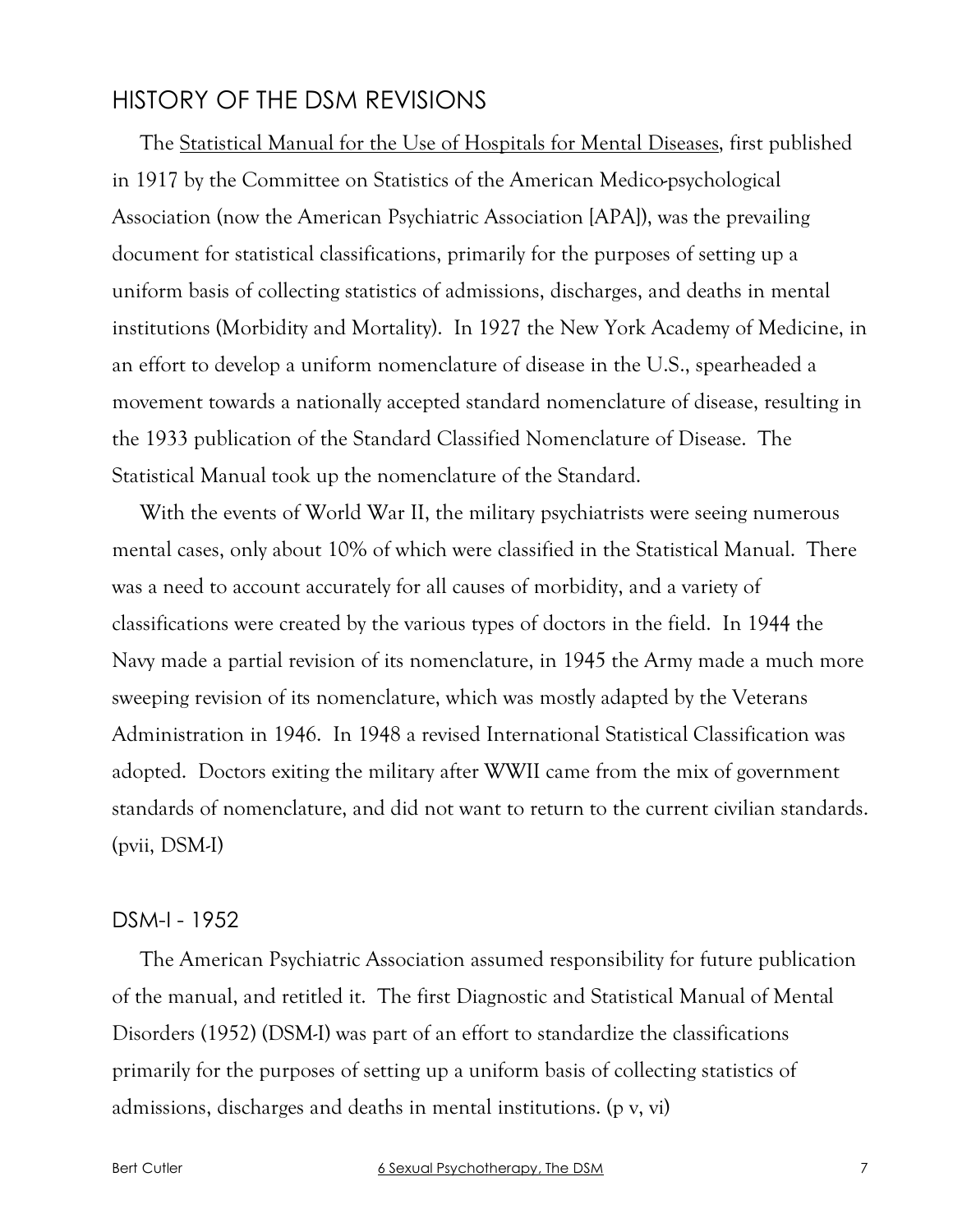The DSM-I "classifications reflected the influence of Adolf Meyer's psychobiological view that mental disorders represented reactions of the personality to psychological, social, and biological factors."(p. 1, DSM-III) "This was the first official manual of mental disorders to contain a glossary of descriptions of the diagnostic categories."(p. xviii, DSM IIIR)

In the DSM-I sexual issues shows up primarily under chronic organic brain syndromes relating to syphilis. Under this heading, detailed classifications are given for a number of syphilis-based conditions.

Sexual behaviors are classified under Sociopathic Personality Disturbance, which included Antisocial reaction, Dyssocial reaction, Sexual Deviation, and Addiction. Dyssocial reaction applied to individuals who "manifest disregard for the usual social codes, and often come in conflict with them, as the result of having lived all their lives in an abnormal moral environment." "These individuals typically do not show significant personality deviations other than those implied by adherence to the values or code of their own … social group." <sup>1</sup>

The entire section on Sexual Deviation reads:

This diagnosis is reserved for deviant sexuality which is not symptomatic of more extensive syndromes, such as schizophrenic and obsessional reactions. The term includes most of the cases formerly classed as "psychopathic personality with pathologic sexuality." The diagnosis will specify the type of the pathologic behavior, such as homosexuality, transvestism, pedophilia, fetishism and sexual sadism (including rape, sexual assault, mutilation.)

The 1952 DSM-I was created in parallel with the International Statistical Classification of Disease, Injuries, and Causes of Death (ICD). Efforts were made to translate between the definitions of the two documents. (p 87) The coding system of the DSM-I was different than used by the ICD, and cross referencing between the two coding systems was included.

Bert Cutler 6 Sexual Psychotherapy, The DSM 8 <sup>1</sup> many of the pages of the DSM-I were not numbered and therefore not documented here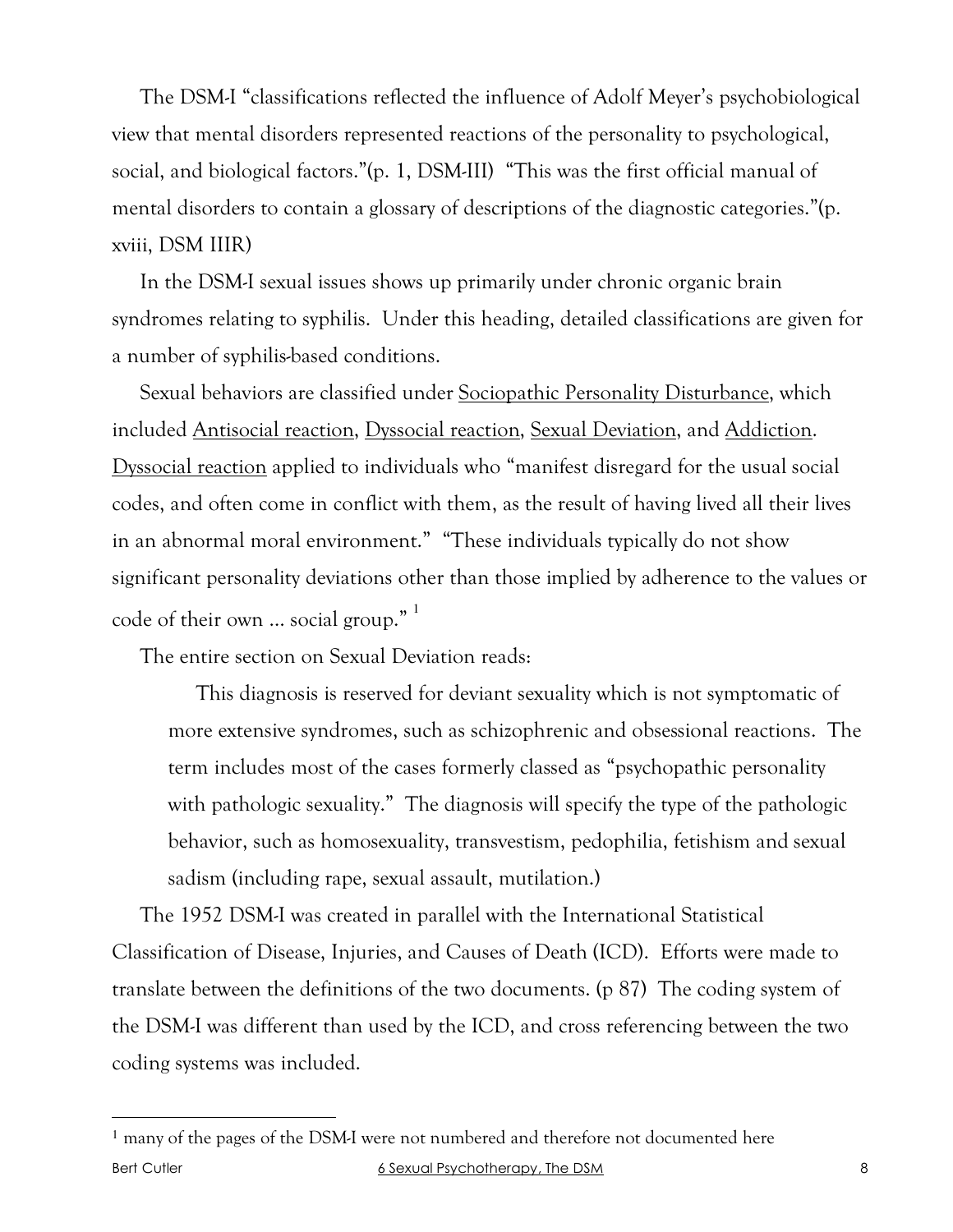The bulk of the DSM-I is dedicated to statistical reporting and numerical classifications of mental disease, complete with sample charting techniques. Twelve states are listed in the appendix as having state mental hospitals with statistical offices.

The DSM-I and the ICD-6 had many incompatibilities, which caused problems with compiling statistics and for indexing medical records in psychiatric treatment facilities. In 1961, work started between individuals at the APA and at the World Health Organization. (p xiv, DSM-II)

#### DSM-II - 1968

The second edition (DSM-II) was published in 1968. Its foreword starts with the intent to reflect the classifications listed in the International Classification of Diseases (ICD-8, 1968), published by the World Health Organization in 1966. (p vii) There is not total agreement between the two documents as to nomenclature. The coding system of the ICD-8 was used, with additional codes added for the U.S. in the DSM-II.

Sexual behavior disorders are listed under the classification of Personality disorders and certain other non-psychotic mental disorders, which includes, Antisocial personality, Sexual deviations, Alcoholism, and Drug dependence.

The entire section on Sexual deviations is:

This category is for individuals whose sexual interests are directed primarily toward objects other than people of the opposite sex, toward sexual acts not usually associated with coitus, or toward coitus performed under bizarre circumstances as in necrophilia, pedophilia, sexual sadism, and fetishism. Even though many find their practices distasteful, they remain unable to substitute normal sexual behavior for them. This diagnosis is not appropriate for individuals who perform deviant sexual acts because normal sexual objects are not available to them.

Bert Cutler 6 Sexual Psychotherapy, The DSM 9 The DSM-II then lists Homosexuality, Fetishism, Pedophilia, Transvestitism, Exhibitionism, Voyeurism, Sadism, Masochism, Other sexual deviation, and Unspecified sexual deviation. No definitions of these terms were given. (Note: the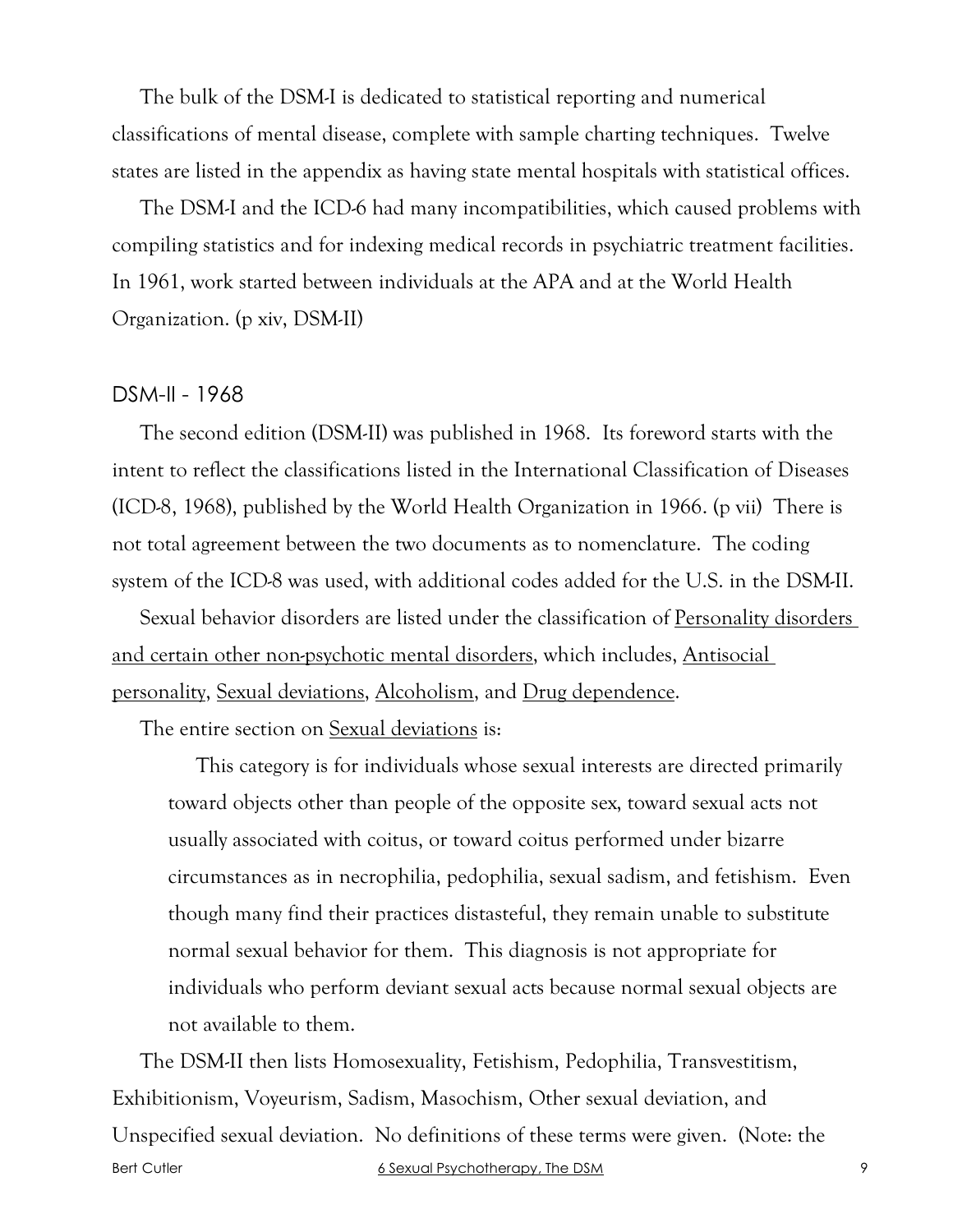classifications of Voyeurism, Sadism, Masochism were added to the ICD-8 for the U.S. only. The classification, Unspecified sexual deviation, was included for other countries using the ICD-8 and is not to be used in the U.S.) (p 44)

The DSM-II provided more rationale for the sexual behavior classifications and removed rape and violent acts from the classification.

## DSM-III - 1980

The Introduction of the DSM-III starts with the acknowledgment that the DSM is shifting from just a statistical / classification tool to include uses as a diagnostic tool, and includes diagnostic criteria and "much-expanded descriptions of the disorders." (p. 1) For the first time the document mentions the usage of the coding system by thirdparty payers. (p. 5) Breaking with the format for the DSM-II which followed the ICD-8, in writing the DSM-III it was felt that the ICD-9 was not detailed enough in its classifications and contained some classifications that would not be suitable for use in the U.S. (p.2) It was acknowledged that

Since in DSM-I, DSM-II, and ICD-9 explicit criteria are not provided, the clinician is largely on his or her own in defining the content and boundaries of the diagnostic categories. In contrast, DSM-III provides specific diagnostic criteria as guides for making each diagnosis since such criteria enhances interjudge diagnostic reliability. It should be understood, however, that for most of the categories the diagnostic criteria are based on clinical judgment, and have not yet been fully validated by data. (p. 8)

*In other words, the categories of mental disorders are not necessarily valid or correct, but psychiatrists using the new categories are more likely to be consistent among themselves in putting patients into the same categories.*

In DSM-III each of the mental disorders is conceptualized as a clinically significant behavioral or psychological syndrome or pattern that occurs in an individual and that is typically associated with either a painful symptom (distress)

or impairment in one or more important areas of functioning (disability). In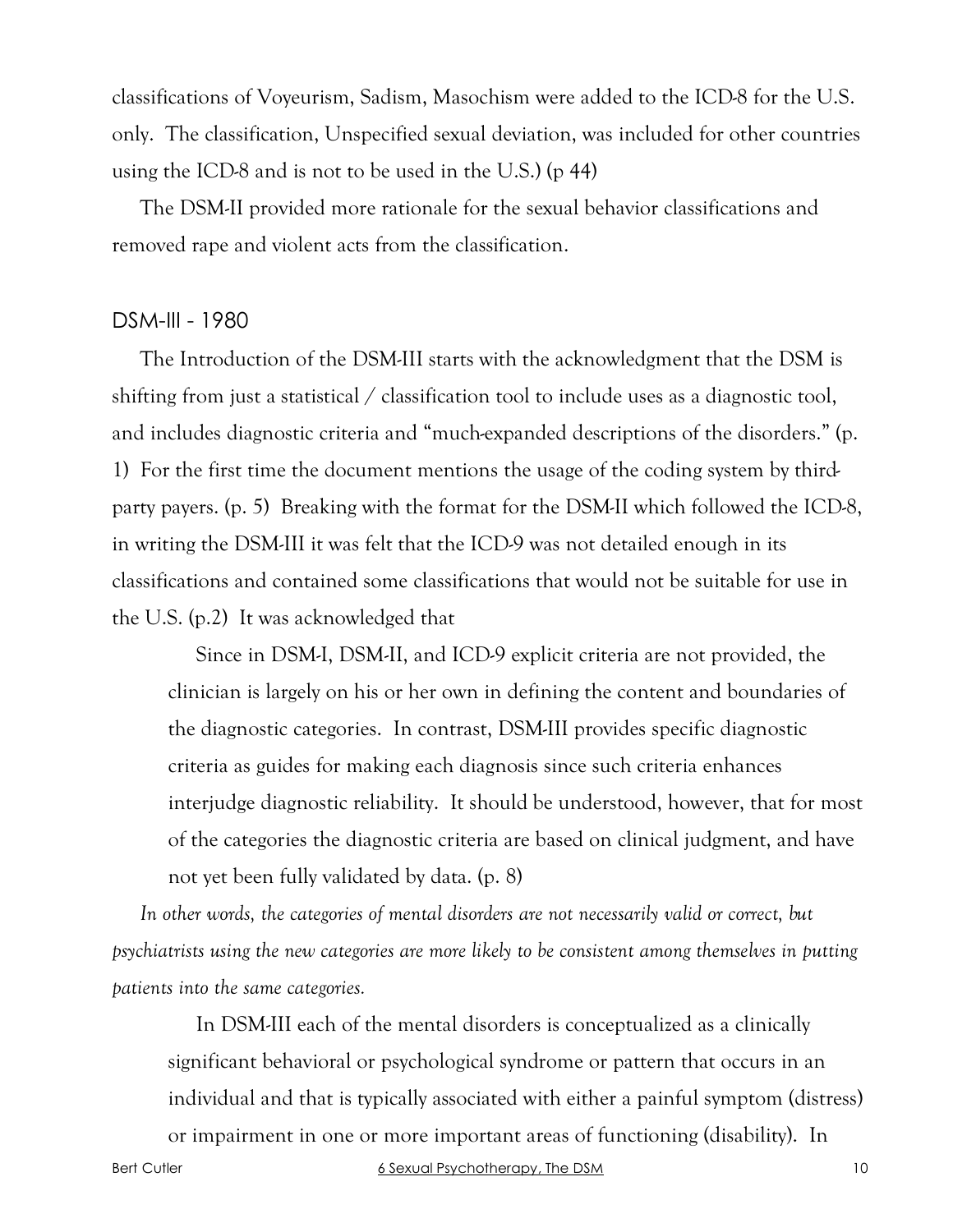addition, there is an inference that there is a behavioral, psychological, or biological dysfunction, and that the disturbance is not only in the relationship between the individual and society. (When the disturbance is limited to a conflict between an individual and society, this may represent social deviance, which may or may not be commendable, but is not by itself a mental disorder.) (p. 6)

*A change from the DSM-I. Just being different was no longer a mental condition, at least according to the previous passage.*

The DSM-III does attempt to make a distinction between individuals and the disorders they may have.

A common misconception is that a classification of mental disorders classifies individuals, when actually what are being classified are disorders that individuals have. (p.6)

The DSM-III goes out of its way to say that the etiology of any mental disorder is largely unknown, and generally the classification is low on inference as to its origin. An exception is made, however, for Personality Disorders, where criteria includes such inferences as disturbance manifested by uncertainty about issues such as gender identity. (p. 7)

The DSM-III, for the first time, listed an advisory committee for psychosexual disorders. This committee included Drs. Paul Gebhard, Richard Green, Helen Kaplan, John Money, and others.

The classification of Psychosexual Disorders fall into the groupings of Gender identity disorders, Paraphilias, Psychosexual Dysfunctions, and Other Psychosexual Disorders. (p. 18)

**Gender Identity Disorders** include the incongruity between anatomic sex and gender identity. The gender identity is the internal experience, the gender role is the external demonstration.

Bert Cutler and the Sexual Psychotherapy, The DSM 11 Transsexualism is a persistent sense of discomfort and inappropriateness about one's anatomic sex and a persistent wish to live as a member of the other sex. The diagnosis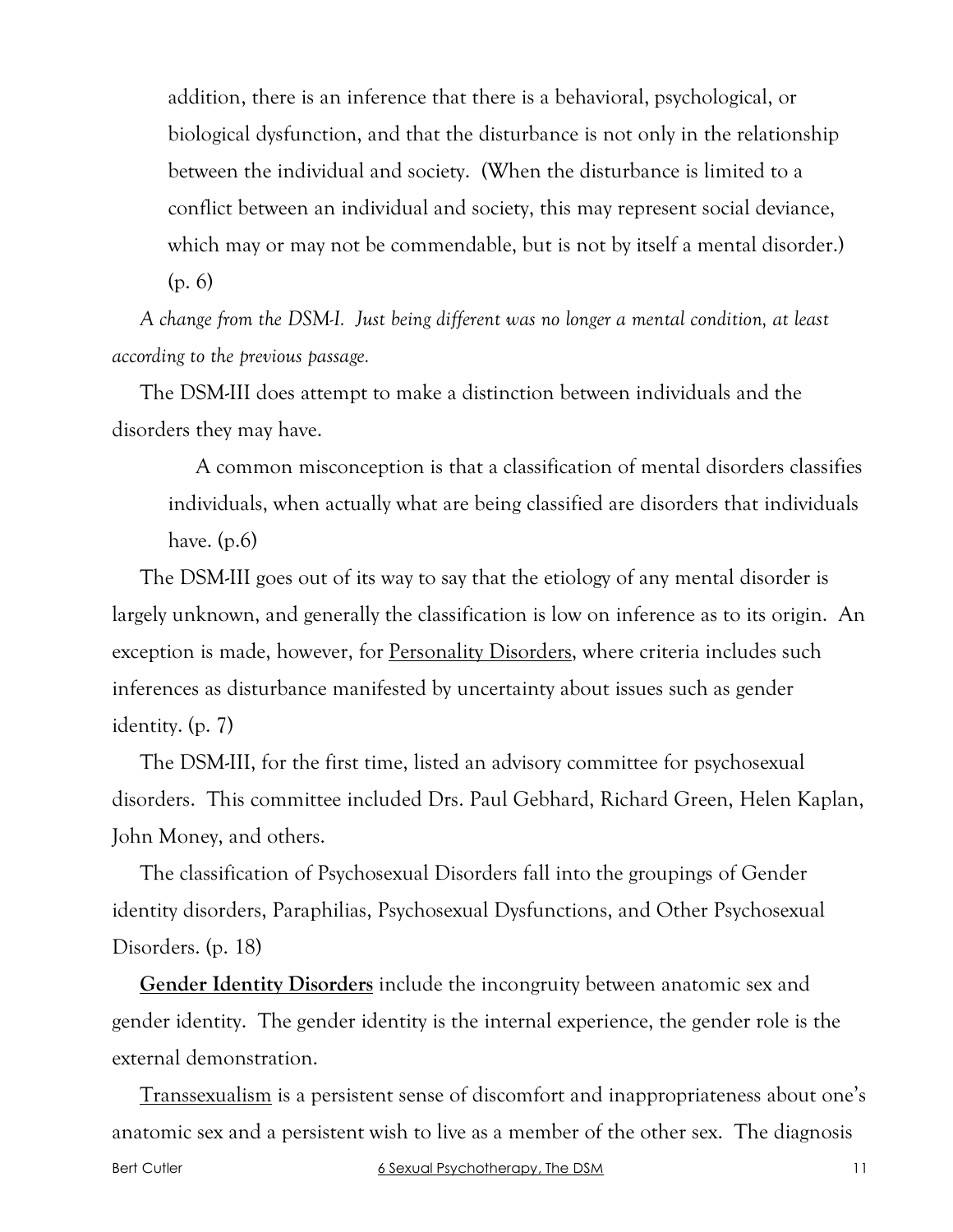is made only if the disturbance has been continuous for at least two years and is not due to another mental disorder or physical condition. "Frequently there is considerable anxiety and depression, which the individual may attribute to inability to live in the role of the desired sex." (p. 262) "Transsexualism seems always to develop in the context of a disturbed parent-child relationship." (p. 263) The classification is further codified regarding the sexual interest of the individual, with homosexual and heterosexual referring to the anatomic sex. (p. 264)

Gender Identity Disorder of Childhood is "a persistent feeling of discomfort and inappropriateness in a child about his or her anatomic sex and the desire to be, or insistence that he or she is, of the other sex." "The majority of the boys with this disorder begin to develop it before their fourth birthday." "Some of these children, particularly girls, show no other signs of psychopathology." (p. 264) A significant percentage of children with this diagnosis become aware of a homosexual orientation during adolescence.

"**Paraphilias:** The essential feature of disorders in this subclass is that unusual or bizarre imagery or acts are necessary for sexual excitement. Such imagery or acts tend to be insistently and involuntarily repetitive and generally involve either: (1) preference for use of a nonhuman object for sexual arousal, (2) repetitive sexual activity with humans involving real or simulated suffering or humiliation, or (3) repetitive sexual activity with nonconsenting partners." (p. 266)

Since paraphiliac imagery is necessary for erotic arousal, it must be included in masturbatory or coital fantasies. …In the absence of paraphiliac imagery there is no relief from nonerotic tension, and sexual excitement or orgasm is not attained. …Individuals with these disorders tend not to regard themselves as ill, and usually come to the attention of mental health professionals only when their behavior has brought them into conflict with society …Frequently these individuals assert that the behavior causes them no distress and that their only problem is the reaction of others to their behavior. Others admit to guilt, shame, and depression at having to engage in an unusual sexual activity that is socially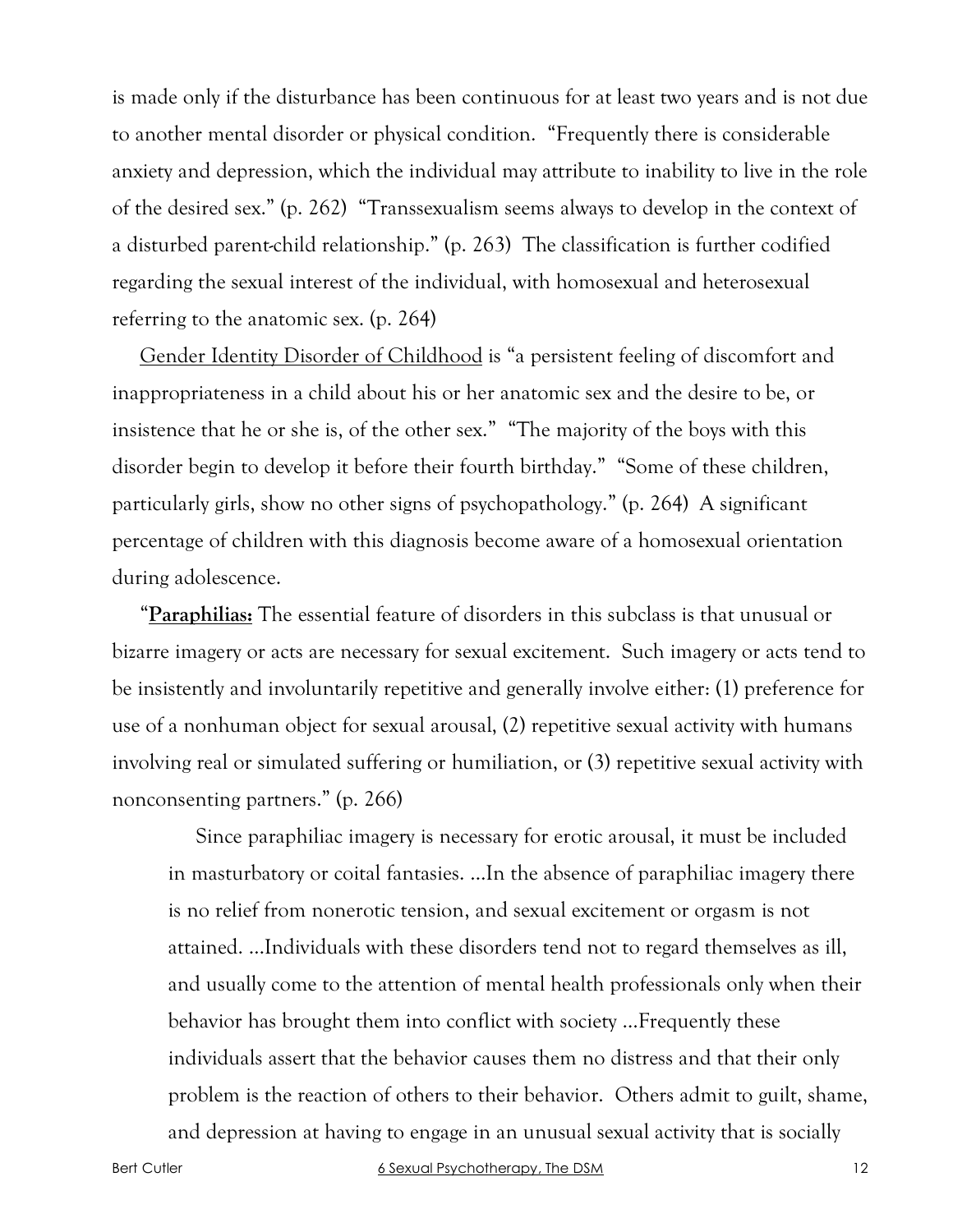unacceptable. There is often impairment in the capacity for reciprocal affectionate sexual activity, and psychosexual dysfunctions are common." "Social and sexual relationships may suffer if others, such as a spouse (many of these individuals are married), become aware of the unusual sexual behavior. In addition, if the individual engages in sexual activity with a partner who refuses to cooperate in the unusual behavior, such as fetishistic or sadistic behavior, sexual excitement may be inhibited and the relationship may suffer." (p. 267) $2$ …Virtually all reported cases have been in males, with the exception of Sexual Sadism and Sexual Masochism, which, however, occur far more commonly in males."

The diagnosis requires acting on the sexual fantasy.

Fetishism: "The essential feature is the use of nonliving objects (fetishes) as a repeatedly preferred or exclusive method of achieving sexual excitement." Clothing used in cross dressing is excluded. (p. 268)

Transvestism: "The essential feature is recurrent and persistent cross-dressing by a heterosexual male that during at least the initial phase of the illness is for the purpose of sexual excitement" (p. 269) "In some individuals sexual arousal by the clothing tends to disappear, although the cross-dressing continues as an antidote to anxiety."

*Transvestism is defined as a heterosexual male. Apparently a homosexual man crossdressing is considered normal, as is a woman who is "packing" (carrying a dildo in her pants).*

Zoophilia: "The essential feature is the use of animals as a repeatedly preferred or exclusive method of achieving sexual excitement" (p. 270) The use of animals when suitable human partners are not available is not included in this diagnosis. *As I mentioned earlier, Money was involved in this draft. As I understand it, individuals who fantasize about animals or prefer animals over human partners (as different from individuals who have had sex with animals) are rare. This classification didn't make it to the next revision.*

 <sup>2</sup> Bringing the spouse into the diagnosis has ramifications. *"The suffering my client has experienced, Your Honor, …"*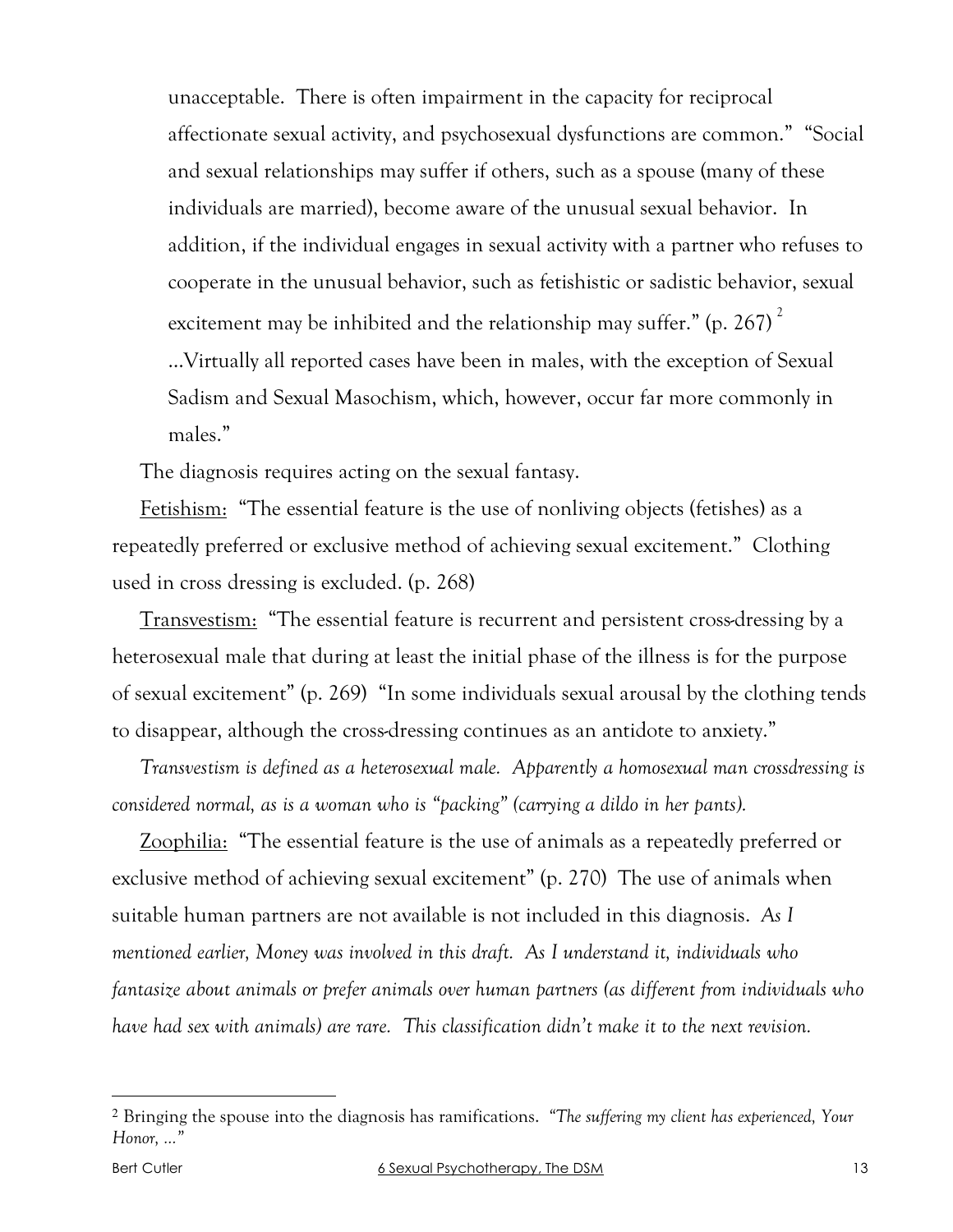Pedophilia: "The act of fantasy of engaging in sexual activity with prepubertal children as a repeatedly preferred or exclusive method of achieving sexual excitement." (p. 271) "Heterosexually oriented males tend to prefer eight-to-ten year-old girls, the desired sexual activity usually being limited to looking or touching. Most incidents are initiated by adults who are in the intimate interpersonal environment of the child. Homosexually oriented males tend to prefer slightly older children." "The severity of the condition often fluctuates with psychosocial stress." "Isolated sexual acts with children do not warrant the diagnosis of Pedophilia. Such acts may be precipitated by marital discord, recent loss, or intense loneliness." The diagnosis includes: "If the individual is an adult, the prepubertal children are at least ten years younger than the individual. If the individual is a late adolescent, no precise age difference is required, and clinical judgment must take into account the age difference as well as the sexual maturity of the child."

*By 1980 a lot of social attention was being focused on adult-child sexuality, so it is not surprising that a parallel focus would appear in the DSM.*

Exhibitionism: is "the repetitive acts of exposing the genitals to an unsuspecting stranger for the purpose of achieving sexual excitement, with no attempt at further sexual activity with the stranger." (p. 272) There is often the desire to shock or surprise.

Voyeurism: "is repetitively looking at unsuspecting people, usually strangers, who are either naked, in the act of disrobing, or engaging in sexual activity, as the repeatedly preferred or exclusive method of achieving sexual excitement." (p. 272) No sexual activity with the person is sought. Orgasm, usually by masturbation, occurs during the activity or later in response to the memory.

Sexual Masochism: "is sexual excitement produced in an individual by his or her own suffering." (p. 273) This diagnosis if either, "(1) the preferred or exclusive mode of producing sexual excitement is to be humiliated, bound, beaten, or otherwise made to suffer, or (2) the individual has intentionally participated in an activity in which he or she was physically harmed or his or her life was threatened in order to produce sexual excitement, which did occur." The condition is likely to be present in childhood. The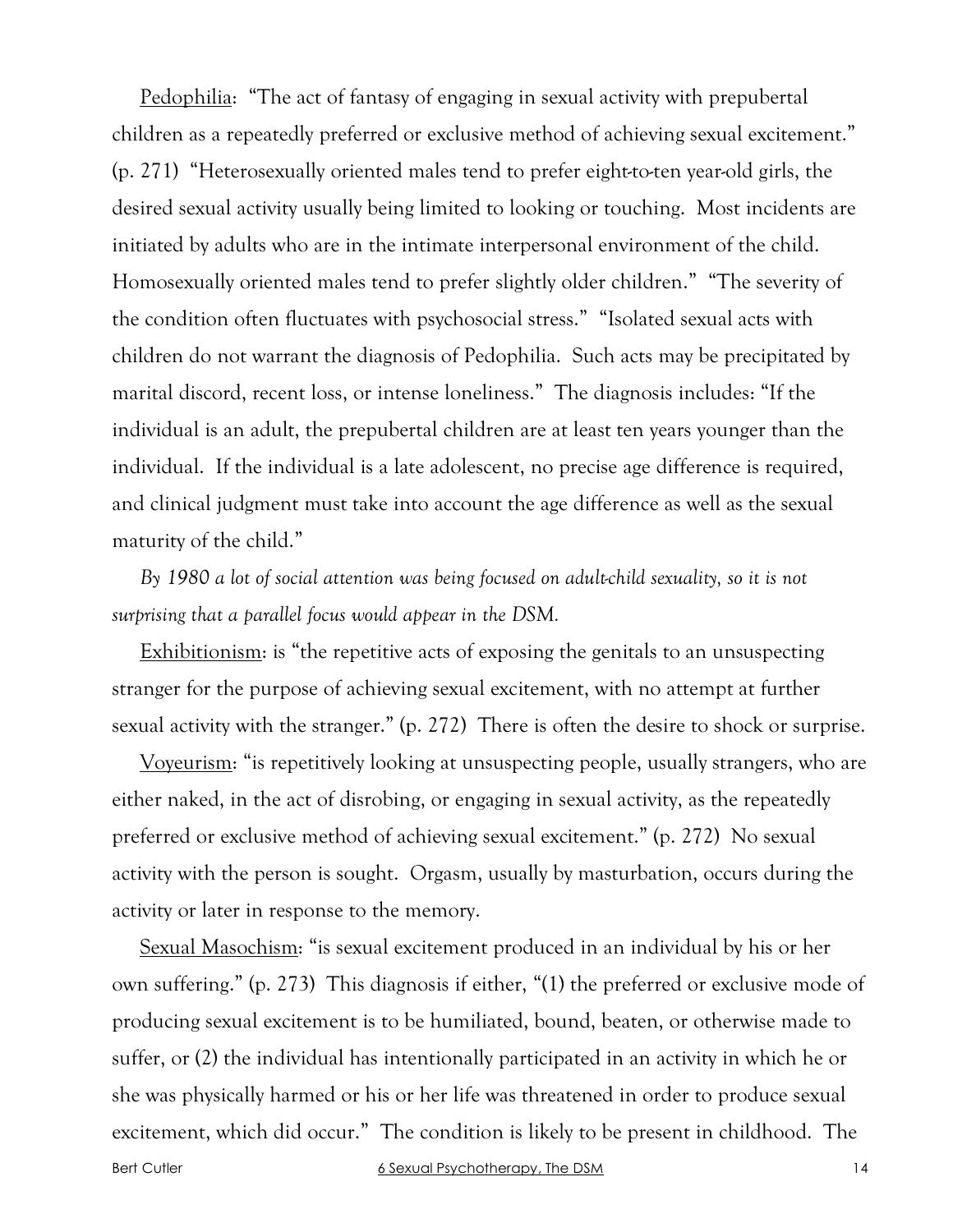condition may manifest at a finite level, or may increase in severity over time. Sexual fantasies without the act are not sufficient for the diagnosis.

#### Sexual Sadism:

is the infliction of physical or psychological suffering on another person in order to achieve sexual excitement. (p. 274) …The diagnosis is warranted under any of three different conditions: (1) On a nonconsenting partner, the individual has repeatedly and intentionally inflicted psychological or physical suffering in order to achieve sexual excitement. (2) With a consenting partner a repeatedly preferred or exclusive mode of achieving sexual excitement combines humiliation with simulated or mildly injurious bodily suffering. (3) On a consenting partner bodily injury that is extensive, permanent, or possibly mortal is inflicted in order to achieve sexual excitement. …Sadistic sexual fantasies are likely to have been present in childhood. …The condition is usually chronic in its extreme form. …Some individuals with the disorder may for many years engage in sadistic acts without a need to increase the potential for inflicting serious physical damage. Others, however, …increase the severity of the sadistic acts over time or during periods of stress. When the disorder is severe, these individuals may rape, torture, or kill their victims. …It should not be assumed that all or even many rapists are motivated by Sexual Sadism. Often a rapist is not motivated by the prospect of inflicting suffering, and may even lose sexual desire as a consequence.

*The criteria distinguishes between consensual and non-consensual partners, but provides the same diagnosis. The same diagnosis is also given without regard to the outcome of the activity: pleasure, pain, damage, or death. By grouping without distinctions, use of this diagnosis could be extremely harmful to those so labeled.*

Atypical Paraphilia "includes: Coprophilia (feces); Frotteurism (rubbing); Klismaphilia (enema); Mysophilia (filth); Necrophilia (corpse); Telephone Scatologia (lewdness); and Urophilia (urine)." (p. 275) *These are conditions popularized by John Money, who was on the committee.*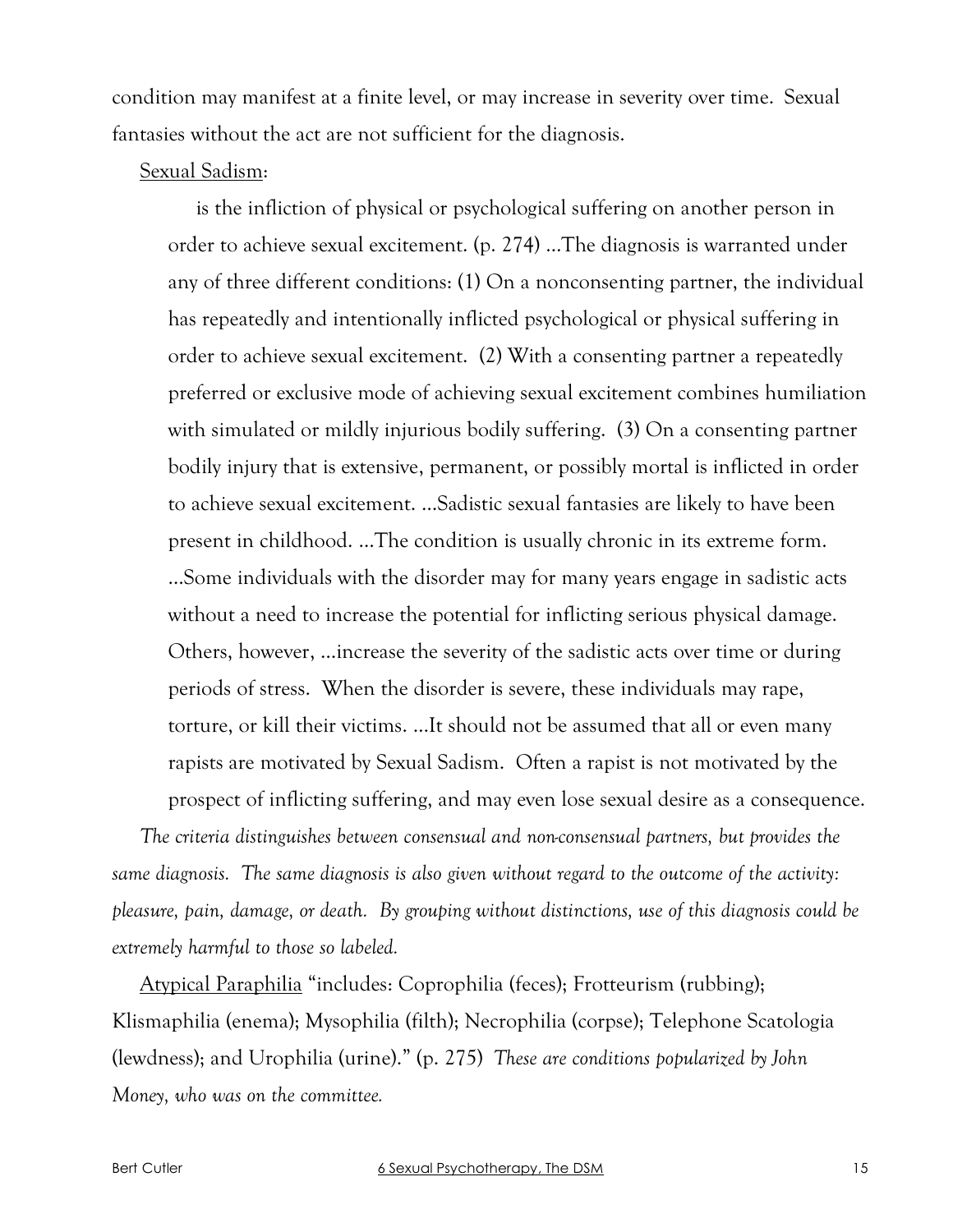**Psychosexual Dysfunctions:** Psychosexual dysfunction is the inhibition of the sexual response cycle, and may fall in any of the phases including Appetive, Excitement, Orgasm, or Resolution. (p. 277)

Frequently there are no other obvious signs of disturbance. This is particularly the case in Inhibited Sexual Desire, since it does not necessarily involve impairment in performance. In other cases there may be a vague sense of not living up to some ill-defined concept of normality. …Almost invariably a fear of failure and the development of a "spectator" attitude (self-monitoring), with extreme sensitivity to the reaction of the sexual partner, are present. This may further impair performance and satisfaction and lead to secondary avoidance of sexual activity and impaired communication with the sexual partner.

Inhibited Sexual Desire: "A persistent and pervasive inhibition of sexual desire" "The disturbance is not caused exclusively by organic factors." (p. 278)

Inhibited Sexual Excitement: also termed frigidity or impotence. i.e. failure to attain or maintain erection in men, and failure to attain or maintain the lubrication-swelling response in women. (p. 279)

Inhibited Female Orgasm after sufficient stimulation is a judgment by the clinician. A lack of orgasm during coitus without manual clitoral stimulation may or may not be so classified.

Inhibited Male Orgasm is a delay in or absence of ejaculation following adequate phase of sexual excitement.

Premature Ejaculation is defined by ejaculation before the individual wishes it.

Functional Dyspareunia is coitus in association with recurrent and persistent genital pain (male or female) when not caused by the lack of lubrication.

Functional Vaginismus is a persistent involuntary spasm of the musculature of the outer third of the vagina that interferes with coitus.

Bert Cutler **6 Sexual Psychotherapy, The DSM** 16 **Other Psychosexual Disorders:** Ego-dystonic Homosexuality is "a sustained pattern of overt homosexual arousal that the individual explicitly states has been unwanted and a persistent source of distress." (p, 281) "There is some evidence that in time many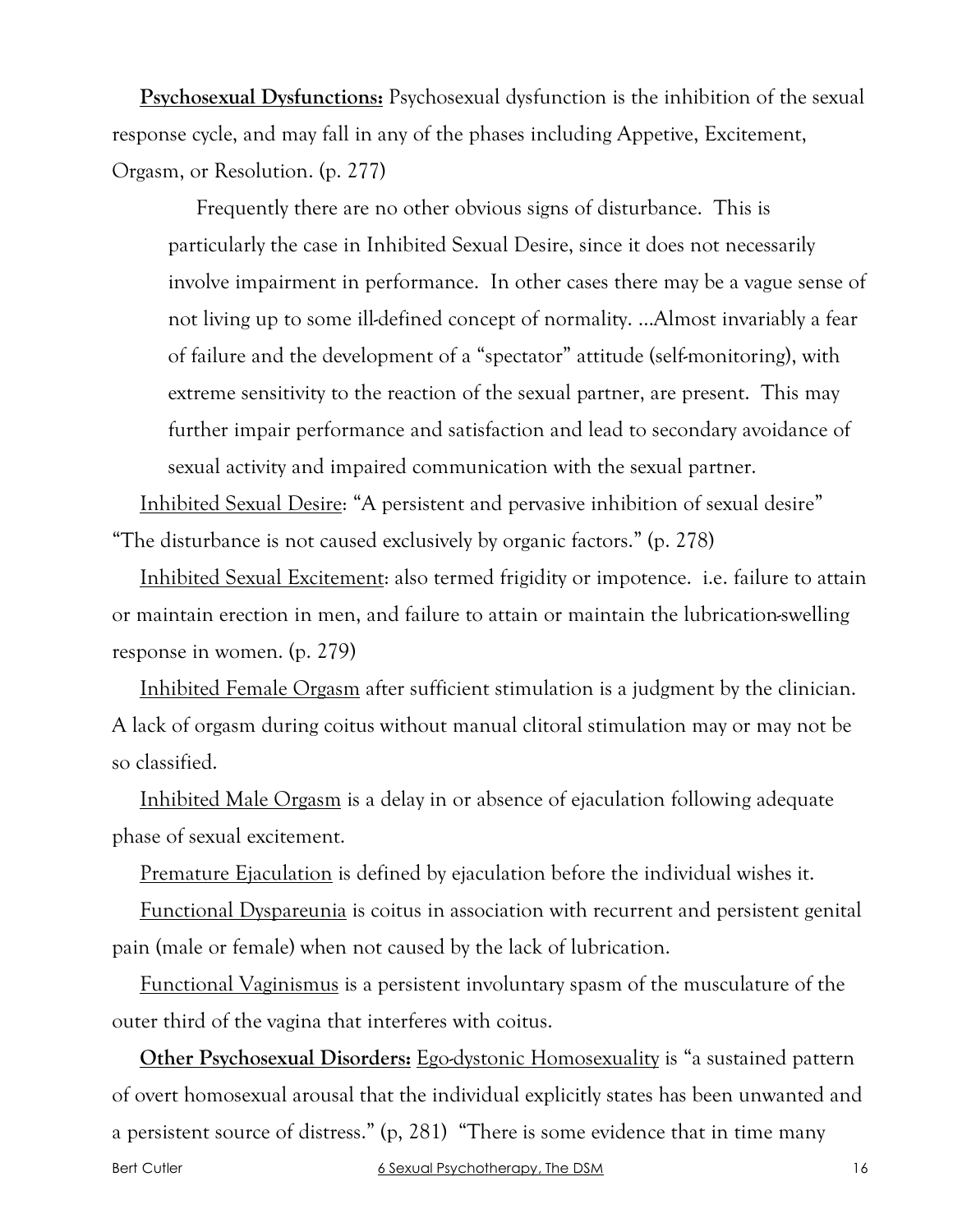individuals with this disorder give up the yearning to become heterosexual and accept themselves as homosexuals. This process is apparently facilitated by the presence of a supportive homosexual subculture." "The extent to which therapy is able to decrease homosexual arousal, increase heterosexual arousal, or help homosexuals become satisfied with their sexuality is disputed." "Homosexuality itself is not considered a mental disorder." Note: this classification was new to the DSM-III and was removed by the time of the publication of the DSM-III-R.

*The classification of Ego-dystonic Homosexuality seems rather benign compared to the history of classifying homosexuality, per se, a disorder. Some of the critics of the DSM, however, state that this criteria is the remnant of the political fight within the APA between those who believed homosexuality to be a disorder, those that believe homosexuality to be within the variations of human sexuality, and gay activists (both within and without the APA) who protested, lobbied, and worked with APA committee members to get the classification changed.*<sup>3</sup>

Psychosexual Disorder Not Elsewhere Classified has example including: inadequacy related to self-imposed standards of masculinity or femininity, impaired pleasure during normal physiological pelvic responses of orgasm, distress about a pattern of repeated sexual conquests, and confusion about preferred sexual orientation.

## DSM-III-R - 1987

The committee on Sexual Disorders was further divided into two subcommittees. The subcommittee on Paraphilia included Dr. Park Dietz of the Attorney Generals

 <sup>3</sup> p. 81-90, The selling of DSM, The Rhetoric of Science in Psychiatry, Stuart A. Kirk & Herb Kutchins, New York, 1992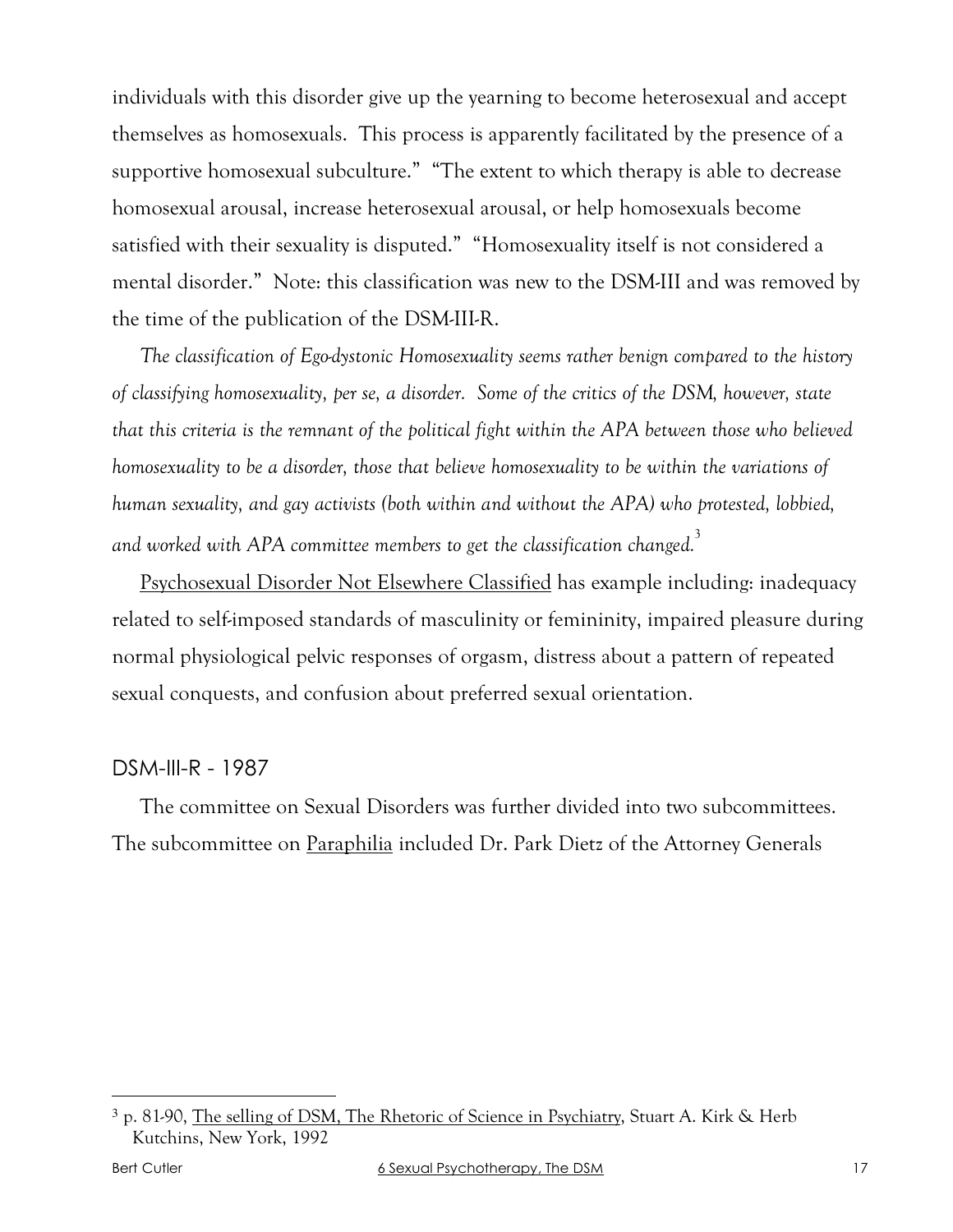Report on Pornography.<sup>4</sup> With the exception of Robert Spitzer, M.D.<sup>5</sup>, none of the DSM-III committee members sat on the DSM-III-R Paraphilia subcommittee. The subcommittee on Sexual Dysfunctions included Dr. Helen Kaplan. Gender Identity Disorders was grouped under Disorders Usually First Evident in Infancy, Childhood or Adolescence.

The ICD-9 codes were expanded with a fifth digit in its classification codes, which allowed for parallel codes with the DSM-III. This expansion resulted in publication of the ICD-9-CM (for Clinical Modification.) (p. xix)

**Gender Identity Disorders:** These use substantially the same wording as the DSM-III. The revised manual includes verbiage that gender identity disturbances are on a continuum. (p. 71)

Gender Identity Disorder of Childhood uses almost the exact verbiage as the DSM-III, but with subtle differences. The older manual refers to the child feeling "discomfort and inappropriateness about (the) anatomic sex" (p. 264), while the revised manual refers to "incongruence between assigned sex and gender identity." (p. 71) The revised manual also states, "Whereas most adult people with Transsexualism report having had a gender identity problem during childhood, prospective studies of children with Gender Identity Disorder of Childhood indicate that very few develop Transsexualism in adolescence or adulthood." (p. 72) The predisposing factors between the two manuals are remarkably different. The older manual states: "Extreme, excessive, and prolonged physical and emotional closeness between the infant and the

 <sup>4</sup> In May of 1989 I was a witness for the defense in the porn trial: the United States of America, vs.. Steve Toushin, et al. Dr. Park Elliott Dietz was a witness for the prosecution. In the transcripts Dr. Dietz defined himself as a forensic psychiatrist with a history of evaluating the criminally insane, and a contributor to the DSM-III-R. "I was responsible for–the person principally responsible for writing the descriptions of sexual sadism and sexual masochism."

Q: Have you actually ever witnessed in life in person the type of behavior that was depicted in the movies we discussed (SM)?

A: Only theatrical portrayals of some of the behavior.

Q: But not actually people who were doing it because they wanted to do it for that scene? It is difficult to have somebody to invite you over to watch:

A: They have never invited me.

<sup>5</sup> Dr Spitzer's efforts are documented in The Selling of the DSM.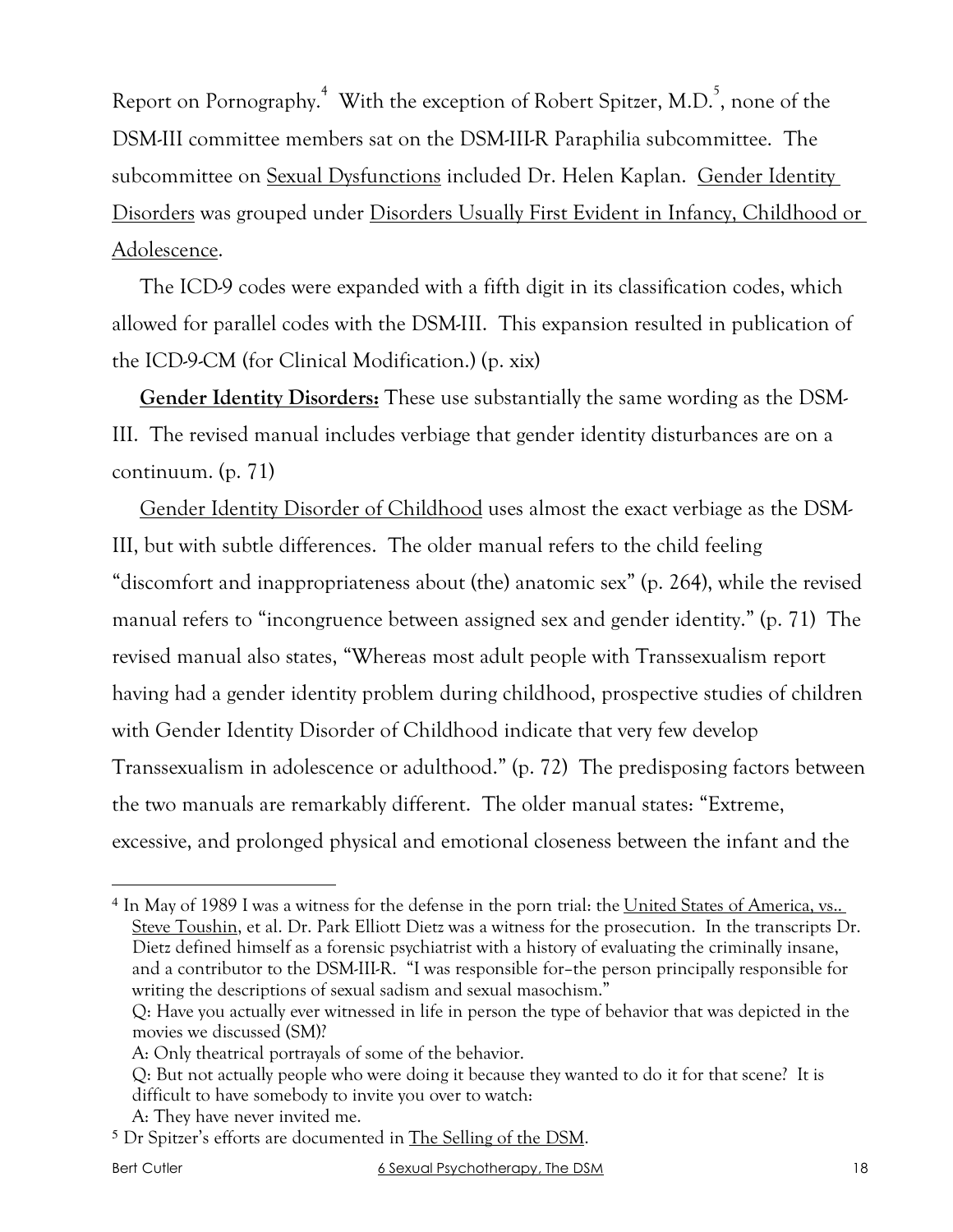mother and a relative absence of the father during the earliest years may contribute to the development of this disorder in the male. Females who later develop this disorder have mothers who were apparently unavailable to them at a very early age, either psychologically or physically, because of illness or abandonment; the girl seems to make a compensatory identification with the father, which leads to the adoption of a male gender identity." (p. 265) The revised manual makes these same Freudian connections, but includes other factors such as weak reinforcement of normative gender-role behavior.

Transsexualism has the same split between the older DSM-III and the newer DSM-III-R manuals. The revised manual also notes that "even after sex reassignment, many people still have some physical features of their originally assigned sex that the alert observer can recognize." (p. 74) The revised manual adds: "Cross-culturally, the Hijra of India and the corresponding group in Burma may have conditions that, according to this manual, would be diagnosed as male-to-female Transsexualism. The Hijra, however, traditionally undergo castration, not hormonal and surgical feminization (creation of a vagina)." (p. 74)

 The DSM-III-R added a third gender disorder: Gender Identity Disorder of Adolescence or Adulthood, Nontranssexual Type is a recurrent discomfort and sense of inappropriateness about one's assigned sex, and recurrent cross-dressing in the role of the other sex, either in fantasy or in actuality, in a person who has reached puberty. (p. 76) It is not for the purpose of sexual excitement and there is no persistent preoccupation with getting rid of one's primary and secondary sex characteristics.

**Sexual Disorders:** are divided into two groups: Paraphilias and Sexual Dysfunctions.

**Paraphilias:** The new manual no longer uses the word "bizarre" when referring to these acts. "People with a Paraphilia commonly suffer from several varieties: in clinical settings that specialize in the treatment of Paraphilias, people with these disorders have an average of three to four different Paraphilias." (p. 280) The new manual also refines the criteria to having the fantasies for six months, or markedly distressed by the urges, or ever acting on them to qualify for the classification. At the same time, the criteria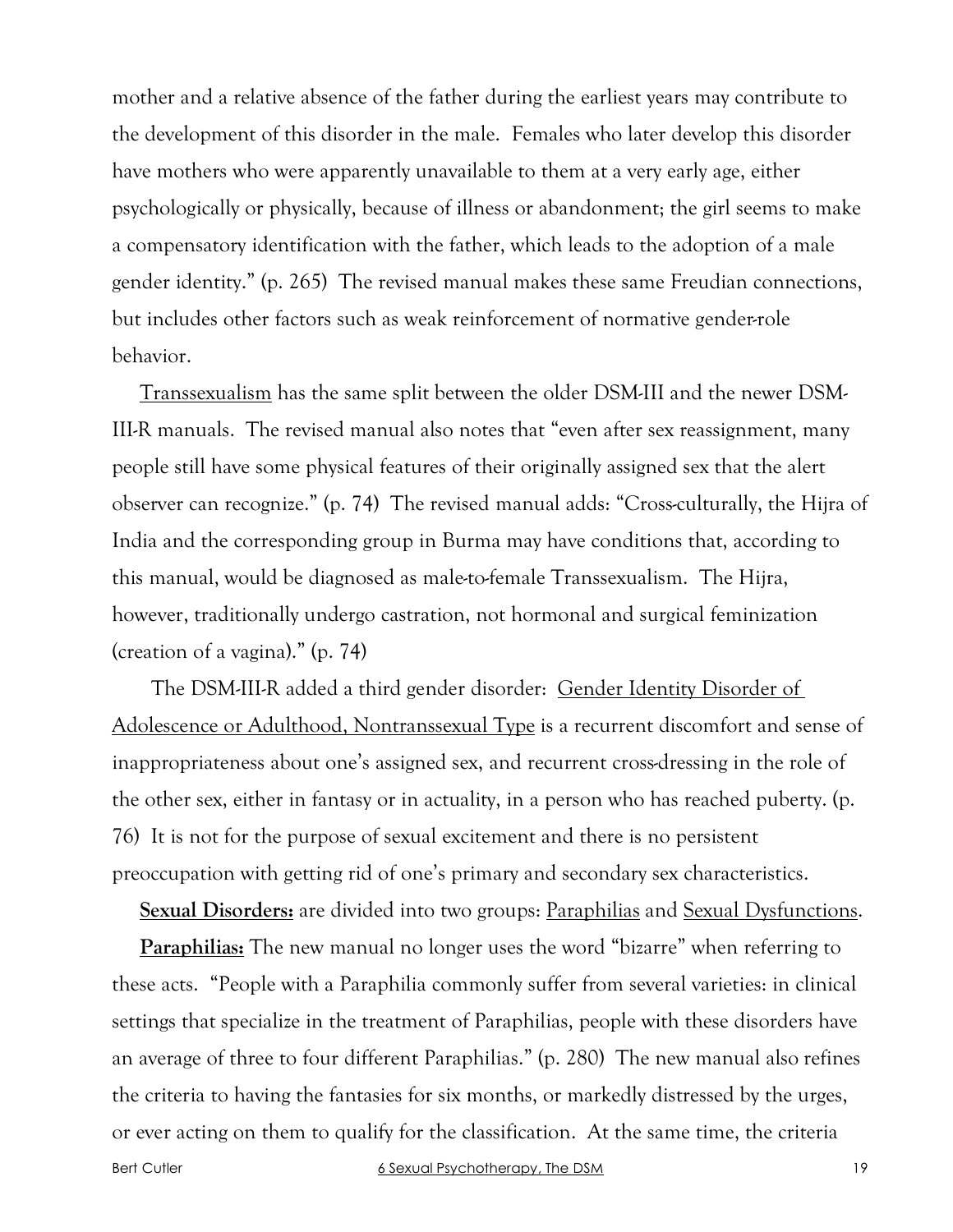has shifted so that a person can do the behavior while not having the paraphiliac imagery or fantasy to obtain sexual arousal, and qualify as having a paraphilic disorder. That individuals may collect specialized erotica is noted. While the old manual said that paraphilias were rare, the new manual said, "Judging from the large commercial market in paraphilic pornography and paraphernalia, the prevalence in the community is believed to be far higher than that indicated by statistics from clinical facilities. Because of the highly repetitive nature of paraphilic behavior, a large percentage of the population has been victimized by people with Paraphilias." (p. 281) For Sexual Masochism, the sex ratio is estimated to be 20 males for every female. For all other Paraphilias, there are virtually no females.

*When critiquing the historical fight against masturbation, Hare states that one of the failures of medicine was that medical doctors never looked to see what portion of the population was doing it, and with what results.6 It would appear that the APA has had the same blindness.*

Fetishism and Frotteurism are moved from Atypical Paraphilia to their own classifications, while Zoophilia was moved into the Paraphilia Not Otherwise Specified classification, which also adds Partialism (exclusive focus on a part of the body). *This is really interesting, and inconsistent with the criteria established for paraphilias (see above). For example, foot worship involves humans, generally does not involve suffering, and can be quite consensual.*

The Pedophilia classification adds considerable verbiage. "People with this disorder who act on their urges with children may limit their activity to undressing the child and looking, exposing themselves, masturbating in the presence of the child, or gentle touching and fondling of the child. Others, however, perform fellatio or cunnilingus on the child or penetrate the child's vagina, mouth, or anus with their fingers, foreign

 <sup>6</sup> Hare, E.H., "Masturbatory Insanity: The History of an Idea," The Journal of Mental Science [Published by Authority of the Royal Medico-Psychological Association], No. 452 Vol. 108, 1962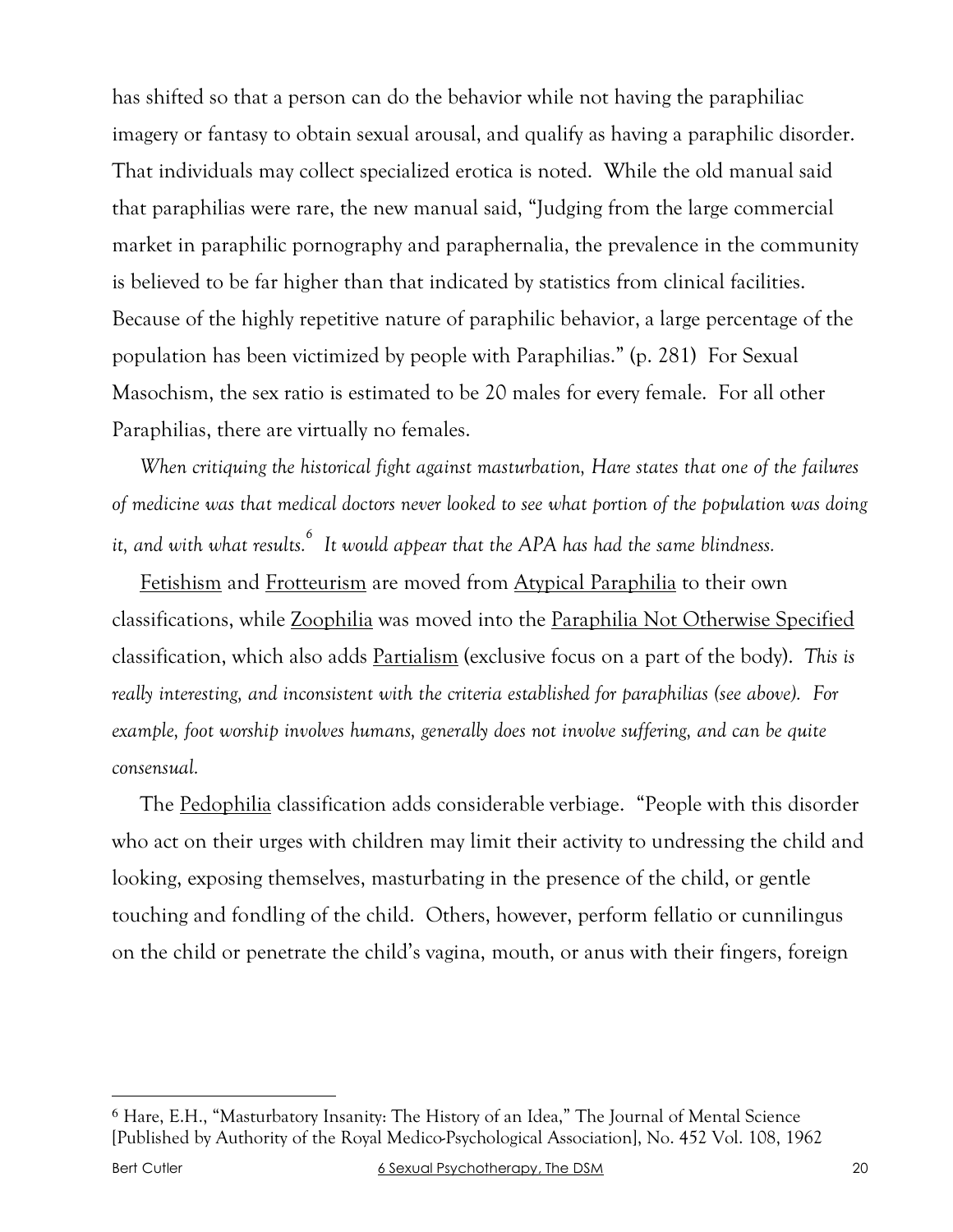objects, or penis, and use a varying degrees of force to achieve these ends." "Except in cases in which the disorder is associated with Sexual Sadism, the person may be generous and very attentive to the child's needs in all respects other than the sexual victimization in order to gain the child's affection, interest, and loyalty and to prevent the child from reporting the sexual activity." (p. 284) The diagnosis includes that the individual is at least 16 and at least 5 years older than the child.

The classification of <u>Sexual Masochism</u> is substantially expanded. The old manual simply lists "sexual excitement is to be humiliated, bound, beaten, or otherwise made to suffer." The new manual describes masochism to include solo acts as well as acts with a partner. The list includes self-bondage, electrical shocks, self-mutilation, restraint, blindfolds, paddling spanking, whipping, beating, cutting, piercing, and humiliation, scat and urine, forced cross-dressing, infantilism. A full paragraph is added describing auto erotic asphyxia (hypoxyphilia). (p. 286) The verbiage in the descriptive section says the individual must act on or be markedly distressed by the fantasies. The diagnostic criteria specifies having the fantasies for six months, and act on these urges or is markedly distressed by them. *This can be interpreted to mean that thinking about an activity plus either acting or being distressed qualifies – thinking about something that brings the individual pleasure will still get them qualified as having a disorder.*

The modifications for Sexual Sadism mirror those of Sexual Masochism. The description of the course of the disorder has been changed and now states: "Usually the severity of the sadistic acts increases over time." (p. 287) *This statement is a reflection of 18th century degeneracy theory. It would seem that the area of sex is so potent and forbidden in our society that it has been almost impossible to get rid of old myths and taboos.*

In regard to rape, the new manual states:

Studies of rapists indicate that fewer than 10% have Sexual Sadism. Some rapist are apparently sexually aroused by coercing or forcing a nonconsenting

 <sup>7</sup> The APA needs to be very careful when writing these descriptions. We have had accusations of "sex pervert" for individuals changing diapers or using a rectal thermometer. In theory, the above description would include pediatricians and pediatric dentists.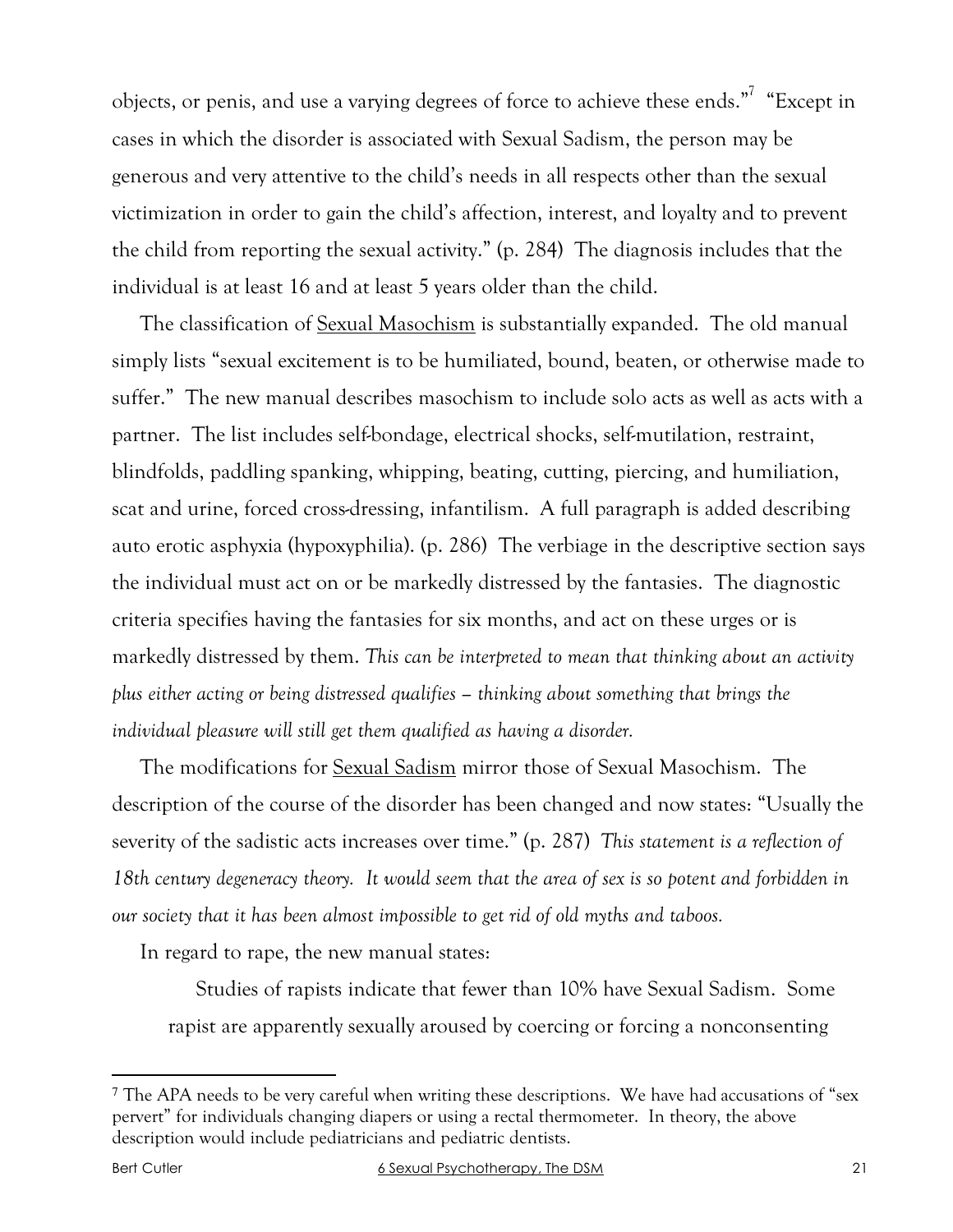person to engage in intercourse and are able to maintain sexual arousal even while observing the victim's suffering. However, unlike the person with Sexual Sadism, such people do not find the victim's suffering sexually arousing. Sexual acts also occur in the absence of sexual arousal in a variety of crimes, in torture used to interrogate prisoners, in cult rituals, and in people with sadistic personality traits.

Transvestism has become Transvestic Fetishism. The words have changed, the intent remains the same with one exception. In the DSM-III the classification required that the individual be a heterosexual male. In the DSM-III-R the wording is, "This disorder has been described only in heterosexual males." *Again, women "packing" or use of typically male attire are being left out.*

**Sexual Dysfunctions:** The classification has been renamed from Psychosexual Dysfunction. The general description of the group of classifications is largely exactly the same as in the older manual, with only the order of a few words changed. The revised manual includes statistics of unspecified studies: "(I)n the young adult population, approximately 8% of the males have Male Erectile Disorder. It has been estimated that approximately 20% of the total population have Hypoactive Sexual Desire Disorder, 30% of the male population have Premature Ejaculation and that approximately 30% of the female population have Inhibited Female Orgasm." *Apparently, there is statistical evidence that a third of the population has sexual disorders. On the surface this appears highly self-serving. Declare a large percentage of the population to have a disorder, then offer the cure. Shades of John Kellogg.*

Inhibited Sexual Desire became Sexual Desire Disorders, with sub classifications of Hypoactive Sexual Desire Disorder (absence of sexual fantasies and desire) and Sexual Aversion Disorder (extreme aversion to, and avoidance of, all genital sexual contact with a sexual partner.) (p. 293)

Inhibited Sexual Excitement became two classifications, Female Sexual Arousal Disorder and Male Erectile Disorder ( both classifications now includes "a subjective sense of sexual excitement and pleasure …during sexual activity").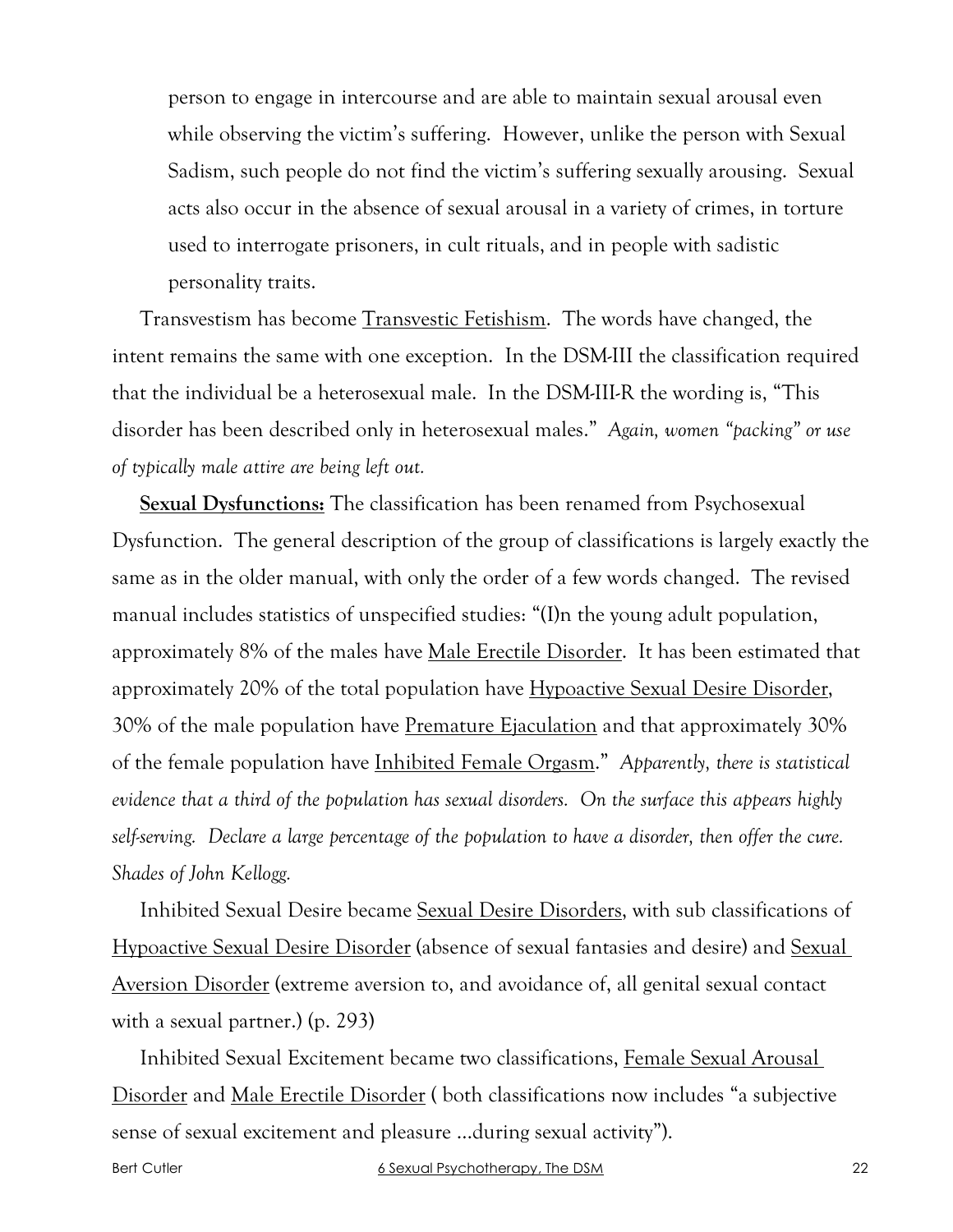Inhibited Females Orgasm has been modified from "some" to "most" in describing that those women who climax with manual stimulation but not in coitus are within the normal variation of the female sexual response.

Inhibited Male Orgasm is the same as in the older manual with the addition: "This failure to achieve orgasm is usually restricted to an inability to reach orgasm in the vagina, with orgasm possible with other types of stimulation, such as masturbation."

Premature Ejaculation, with minor wording changes, remains the same.

Functional Dyspareunia is now Dyspareunia. Functional Vaginismus is now Vaginismus.

**Other Sexual Disorders:** The classification no longer has Ego-dystonic Homosexuality, and has moved to Sexual Disorder NOS.

Dr. Park Dietz, in his testimony about the removal of homosexuality in the DSM-III-R as a participant in the writing of the DSM-III-R, testified, "If there had been a scientific body to review the evidence and decide, they may have reached the same result, but the procedure was a very political one in which gay and lesbian psychiatrists exerted a great deal of political pressure on the American Psychiatric Association to put it to a vote to the general membership. …(T)hat is the one time in the history of, at least in American psychiatry, that a decision has been made politically rather than scientifically."8 *Note: Caplan et al have presented considerable evidence for other such political decisions in the DSM process.*

Sexual Disorder Not Otherwise Specified no longer includes mention of impaired pleasure, adds "nonparaphilic sexual addiction," and changes "confusion about preferred sexual orientation" to "distress about one's sexual orientation." (p. 296)

Bert Cutler and the Sexual Psychotherapy, The DSM 638 Sexual Psychotherapy, The DSM 23 8 p. 85, transcripts, United States of America, vs. Steve Toushin, et al,. Defendants, May 25, 1989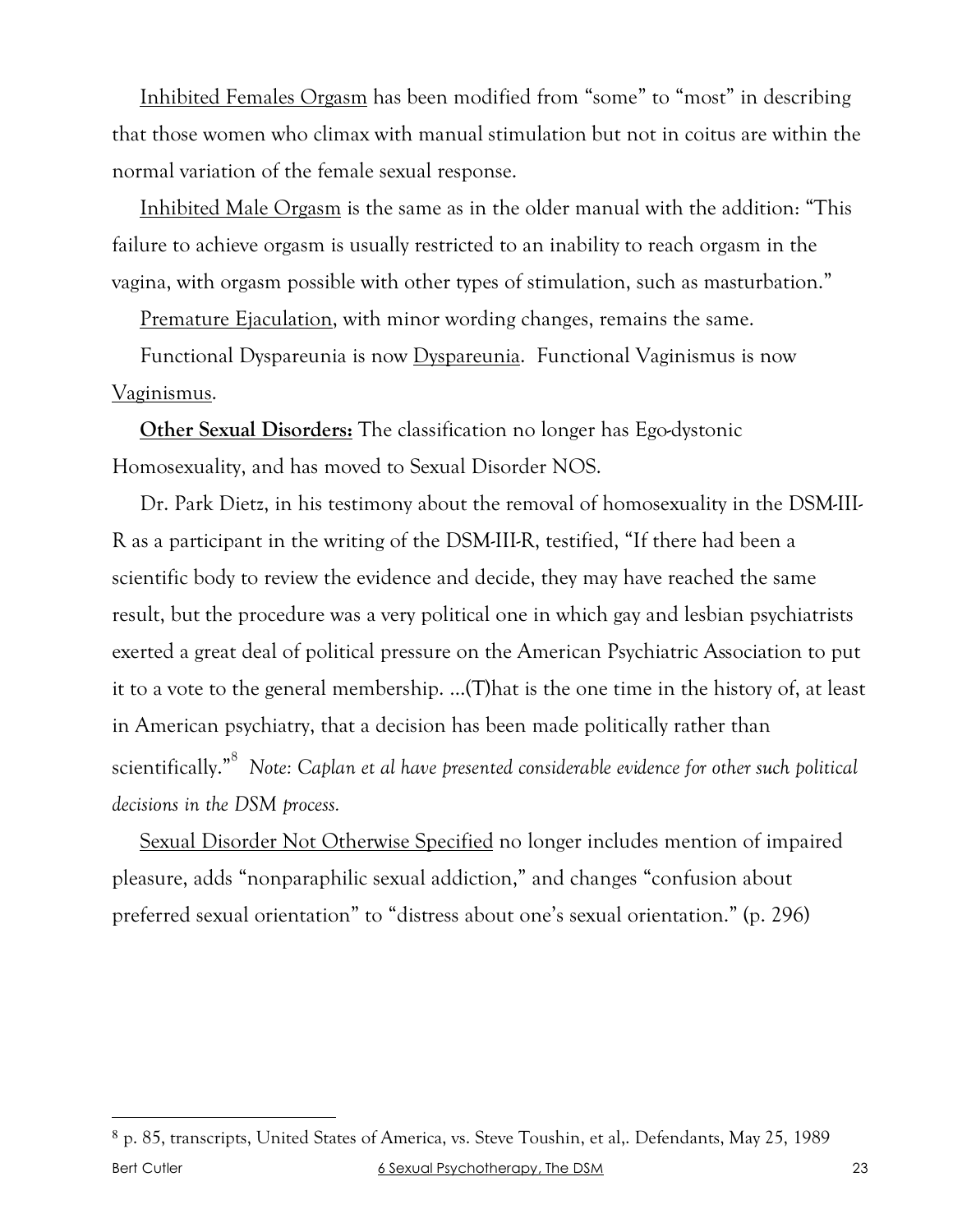"The codes and terms provided in DSM-IV are fully compatible with both ICD-9- CM and ICD-10." (p. xxi) *This is not true.*<sup>9</sup>

In DSM-IV, each of the mental disorders is conceptualized as a clinically significant behavioral or psychological syndrome or pattern that occurs in an individual and that is associated with present distress (e.g., a painful symptom) or disability (i.e., impairment in one or more important areas of functioning) or with a significantly increased risk of suffering death, pain, disability, or an important loss of freedom. …Neither deviant behavior (e.g., political, religious, or sexual) nor conflicts that are primarily between the individual and society are mental disorders unless the deviance or conflict is a symptom of a dysfunction in the individual.

*Multi-cultural values are now included. Of course, we are still left wondering who decides if there is a dysfunction.*

In the DSM-IV, Sexual and Gender Identity Disorders are once again grouped together. The order of the listing is reversed, again, with Sexual Dysfunction listed first, followed by Paraphilias, then Gender Identity Disorders. (p. 493)

**Sexual Dysfunctions:** A Sexual Dysfunction is characterized by a disturbance in the processes that characterize the sexual response cycle or by pain associated with sexual intercourse. In evaluating the four phases of sexual response cycle, Appetitive is now reworded as Desire. Excitement has been simplified and the male Cowper's gland secretions are no longer mentioned. The Orgasm phase for the male still is defined as including the ejaculation of semen. *The APA needs to talk to a Sexologist or two if it cannot* 

<sup>&</sup>lt;sup>9</sup> A review of the ICD-10 shows that the World Health Organization made a radical shift between the ICD-9 and ICD-10, when an entirely new coding scheme had been used - numbers that are not the same as the DSM-IV. Further, the groupings are different than the DSM. Sexual Dysfunction falls under Behavioral Syndromes Associated with Physiological Disturbances and Physical Factors. This category includes sleep and eating disorders. Note that Sexual Dysfunction includes a Excessive Sexual Drive category. Gender Identity Disorders and Disorders of Sexual Preference (paraphilias), fall under Disorders of Adult Personality and Behavior, a category that also includes Paranoia, Pathological Gambling, Edodystonic Sexual Orientation, et al.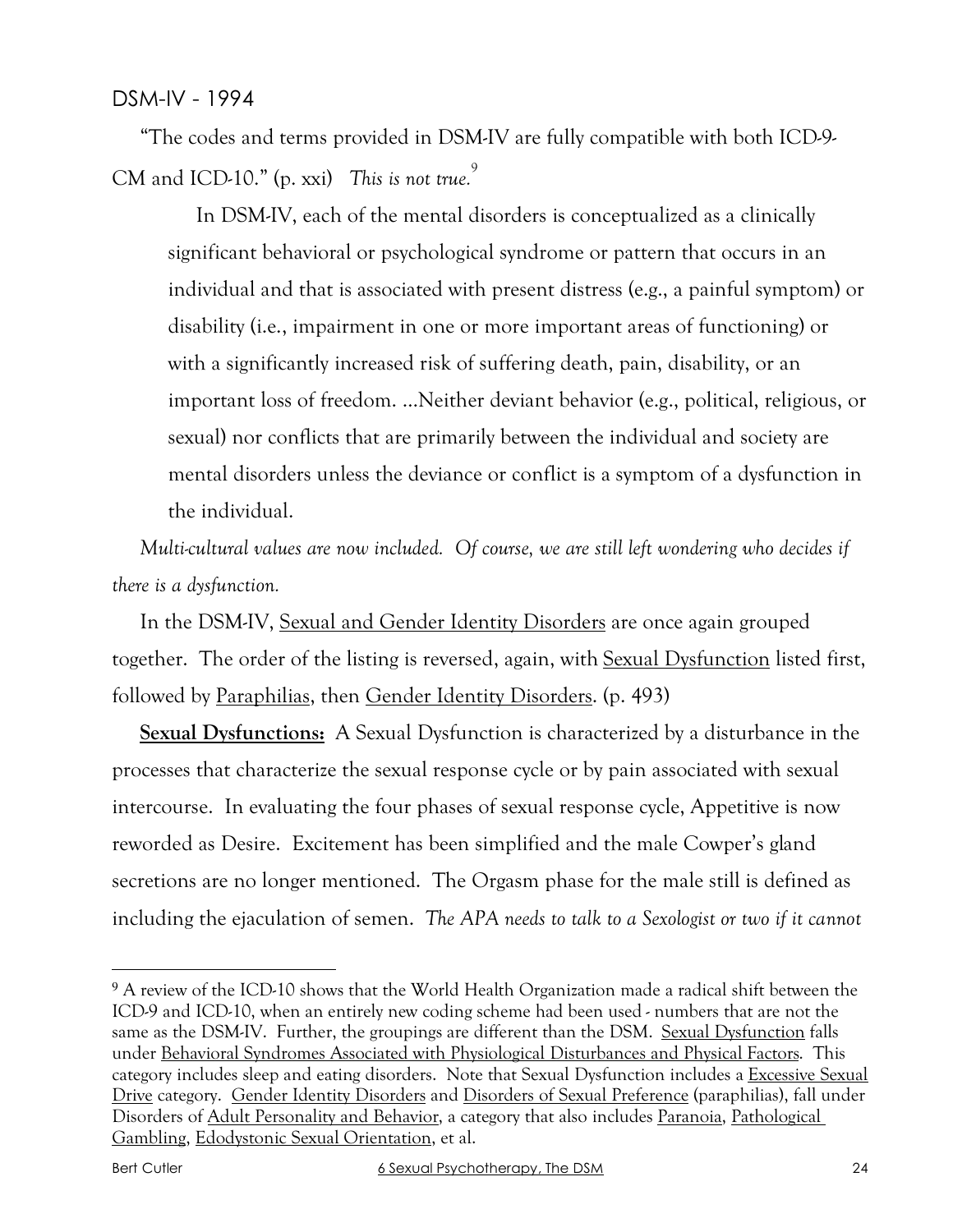*get away from defining male orgasm as ejaculation.* The female Orgasm is defined as contractions of the wall of the outer third of the vagina. Orgasm also mentions anal sphincter rhythmic contractions. The definition of the Resolution phase is unchanged. Sexual Dysfunctions may be subtyped as Lifelong Type or Acquired Type. Further subtyping includes Generalized Type vs. Situational Type. Finally, subtyping may include "Due to Psychological Factors" or "Due to Combined Factors." (p. 495)

New criteria is included:

Clinical judgments about the presence of a Sexual Dysfunction should take into account the individual's ethnic, cultural, religious, and social background, which may influence sexual desire, expectations, and attitudes about performance. For example, in some societies, sexual desires on the part of the female are given less relevance (especially when fertility is the primary concern).

*I gather from the above that if a woman from a society that discounts female orgasm has a complaint of being inorgasmic, she cannot get insurance compensation for treatment as she does not qualify for such a condition.*

All the criteria for the Sexual Dysfunctions have been expanded so that what took less than 6 pages in the DSM-III-R requires 30 pages in the DSM-IV. Most of the added information is totally repetitive.

The criteria for **Hypoactive Sexual Desire Disorder** has grown considerably, from less than 1 1/2 inches of type in the DSM-III-R to two and a half pages, including qualifiers and causes. The criteria adds "the disturbance causes marked distress or interpersonal difficulty." This same clause is added to all of the Sexual Dysfunction classifications. (p. 496-515)

Sexual Aversion Disorder. "Some individuals with severe Sexual Aversion Disorder may experience Panic Attacks with extreme anxiety, feelings of terror, faintness, nausea,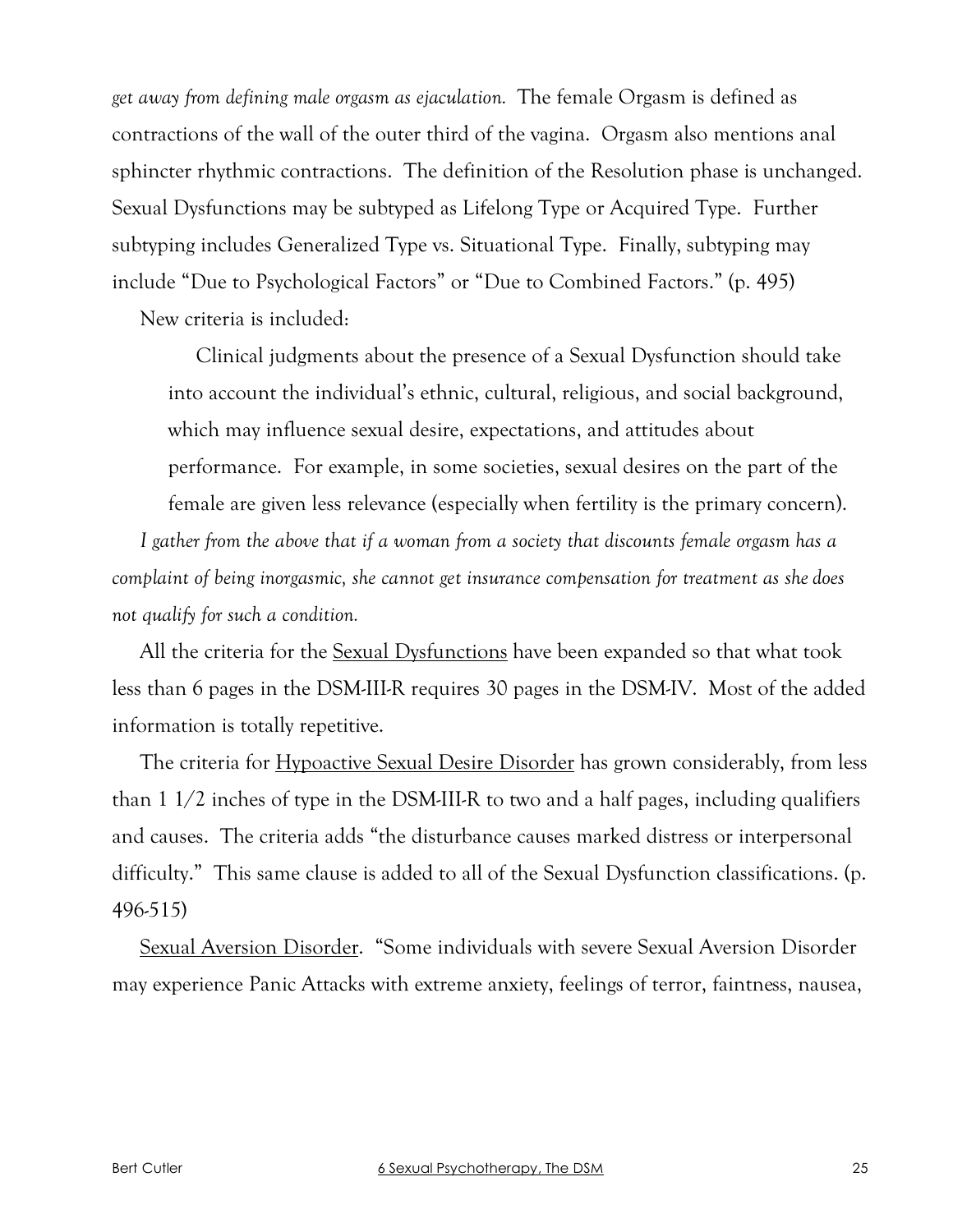palpitations, dizziness, and breathing difficulties." *Sounds like a list of the effects of onanism*. 10

Female Sexual Arousal Disorder. "Limited evidence suggests that Female Sexual Arousal Disorder is often accompanied by Sexual Desire Disorders, and Female Orgasmic Disorder." Differential Diagnosis: "The appropriate diagnosis would be Sexual Dysfunction Due to a General Medical Condition when the dysfunction is judged to be due exclusively to the physiological effects of a specified general medical condition (e.g. menopausal or postmenopausal reductions in estrogen levels, atrophic vaginitis, diabetes mellitus, radiotherapy of the pelvis)." (p. 501)

Male Erectile Disorder. "There are different patterns of erectile dysfunction. Some individuals will report the inability to obtain any erection from the outset of a sexual experience. Others will complain of first experiencing an adequate erection and then losing tumescence when attempting penetration. Still others will report that they have an erection that is sufficiently firm for penetration but that they then lose tumescence before or during thrusting. Masturbatory erections may be lost as well, but this is not common." (p. 502) "The erectile difficulties in Male Erectile Disorder are frequently associated with sexual anxiety, fear of failure, concerns about sexual performance, and a decreased subjective sense of sexual excitement and pleasure." (p. 503)

Female Orgasmic Disorder, formerly Inhibited Female Orgasm. "Because orgasmic capacity in females increases with age, Female Orgasmic Disorder may be more prevalent in younger women. Most female orgasmic disorders are lifelong rather than acquired. Once a female learns how to reach orgasm, it is uncommon for her to lose that capacity." (p. 505) *They are finally recognizing that "old ladies" can be sexy.*

Male Orgasmic Disorder, formerly Inhibited Male Orgasm. "In the most common form of Male Orgasmic Disorder, a male cannot reach orgasm during intercourse, although he can ejaculate from a partner's manual or oral stimulation. Some males

 <sup>10</sup> In 1758, Tissot published the book: "Onanism, or a Treatise Upon the Disorders Produced by Masturbation".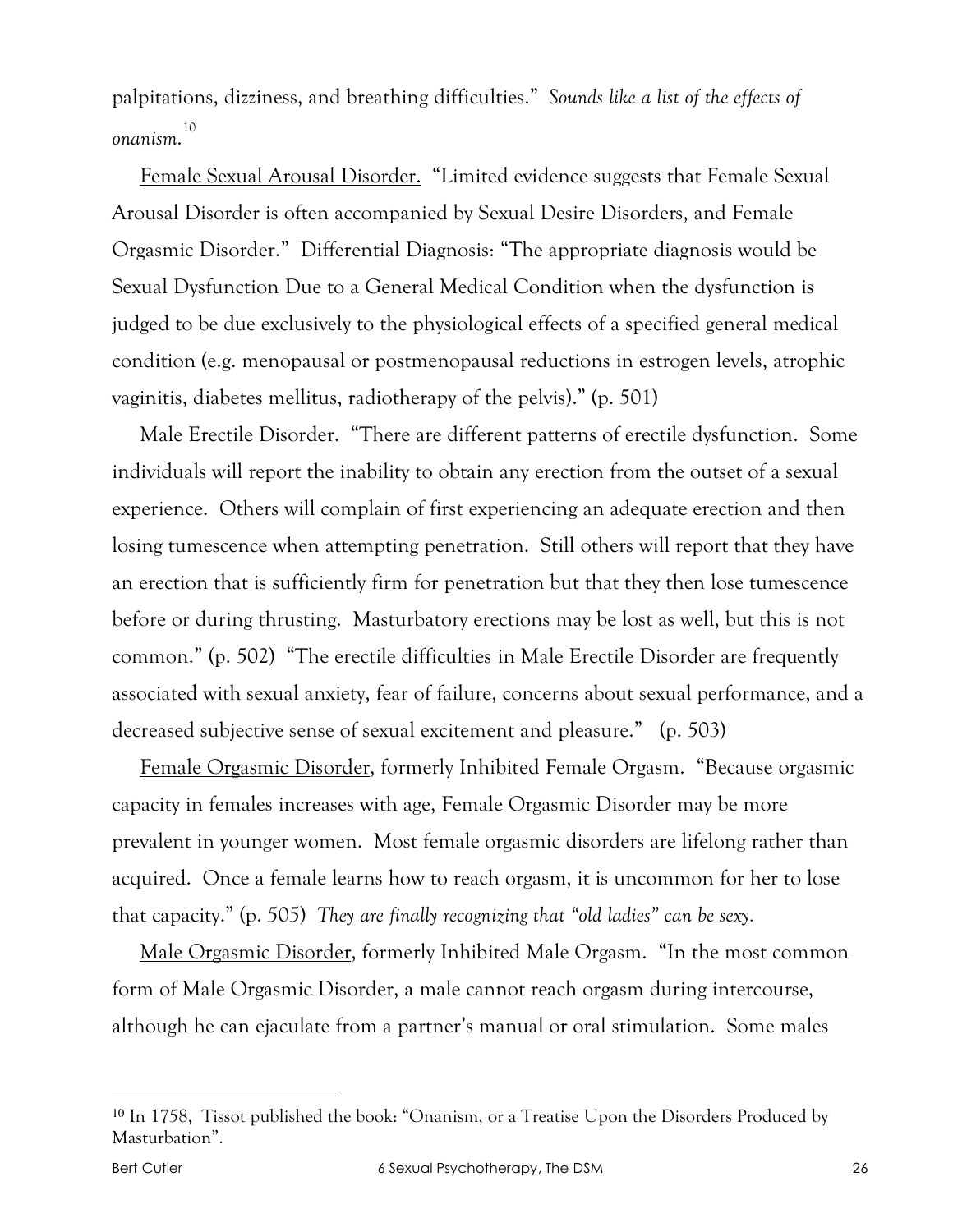with Male Orgasmic Disorder can reach coital orgasm but only after very prolonged intense noncoital stimulation. Some can ejaculate only from masturbation." (p. 507) "Many coitally inorgasmic males describe feeling aroused at the beginning of a sexual encounter but that thrusting gradually becomes a chore rather than a pleasure. A pattern of paraphiliac sexual arousal may be present." "Orgasm also can occur in the absence of emission of semen (e.g. when sympathetic ganglia are damaged by surgery or autonomic neuropathy). (p. 508) *Here we have an example of male orgasm without ejaculation. It would almost appear that different individuals wrote different sections of the classification and never cross-checked.*

Premature Ejaculation, no change.

Sexual Pain Disorders, AKA, "Dyspareunia". "(G)enital pain that is associated with sexual intercourse. Although it is most commonly experienced during coitus, it may also occur before or after intercourse. The disorder can occur in both males and females." (p. 511)

Vaginismus is the…involuntary contraction of the perineal muscles surrounding the outer third of the vagina when vaginal penetration with penis, finger, tampon, or speculum is attempted. …In some females, even the anticipation of vaginal insertion may result in muscle spasm." (p. 513) "Sexual responses may not be impaired unless penetration is attempted or anticipated." "Vaginismus occurs in some women during sexual activity but not during a gynecological examination. The disorder is more often found in younger than in older females, in females with negative attitudes toward sex, and in females who have a history of being sexually abused or traumatized."

New category: Sexual Dysfunction Due to a General Medical Condition is the presence of a clinically significant sexual dysfunction that is judged to be due exclusively to the direct physiological effects of a general medical condition.

New category: Substance-Induced Sexual Dysfunctions "a clinically significant sexual dysfunction that results in marked distress or interpersonal difficulty."

**Paraphilias:** "Paraphilia (is the) recurrent, intense sexually arousing fantasies, sexual urges, or behaviors generally involving 1) nonhuman objects, 2) the suffering or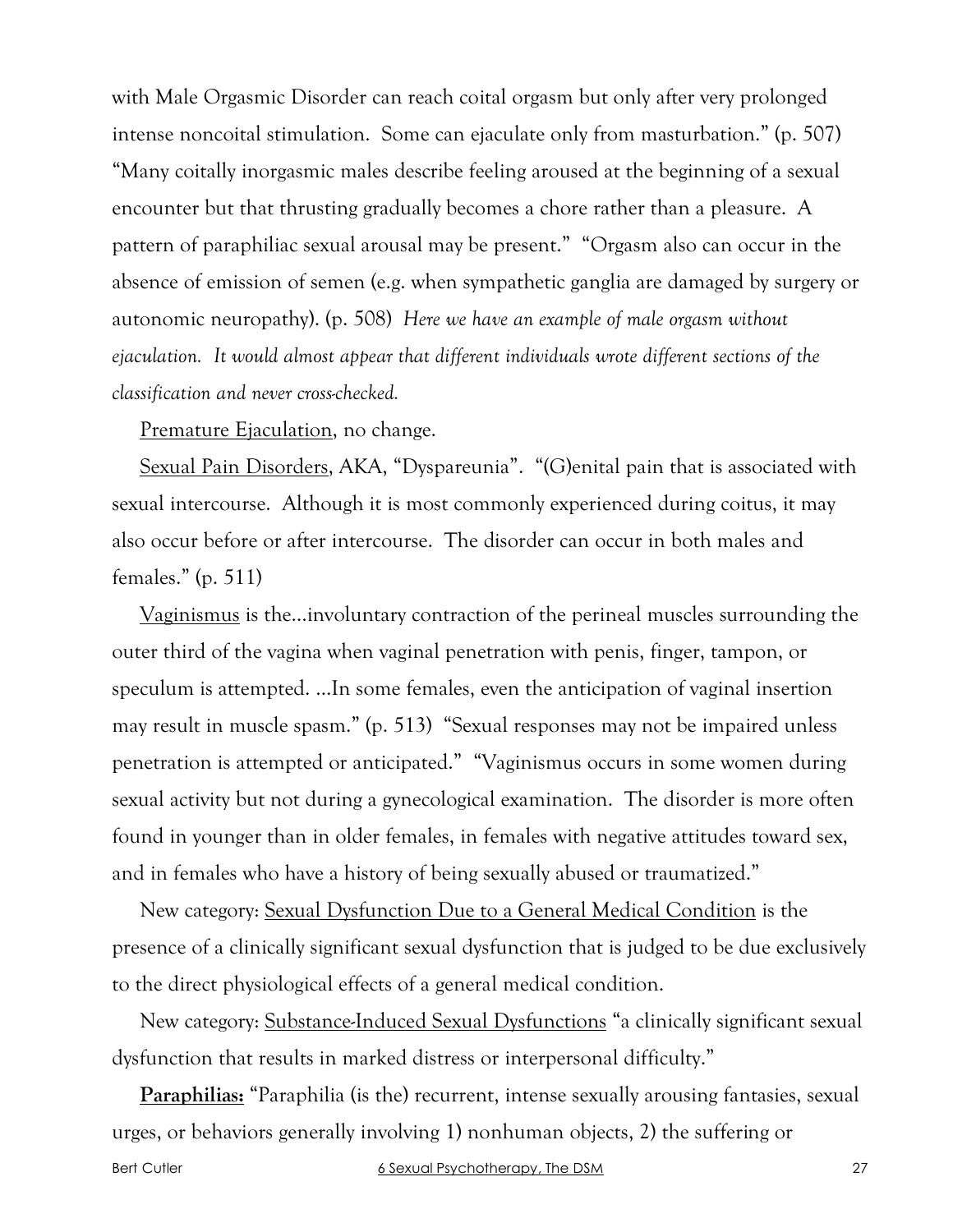humiliation of oneself or one's partner, or 3) children or other non consenting persons, that occur over a period of at least 6 months. For some individuals, paraphiliac fantasies or stimuli are obligatory for erotic arousal and are always included in sexual activity. In other cases, the paraphiliac preferences occur only episodically. …The behavior, sexual urges, or fantasies cause clinically significant distress or impairment in social, occupational, or other important areas of functioning. …Not uncommonly, individuals have more than one Paraphilia." (p. 523) *[This is interesting.*<sup>11</sup>] "Many individuals with these disorders assert that the behavior causes them no distress and that their only problem is social dysfunction as a result of the reaction of others to their behavior. *[But the definition says that one has to be distressed. Circular logic here.]* Others report extreme guilt, shame, and depression at having to engage in an unusual sexual activity that is socially unacceptable or that they regard as immoral. *[With the APA's help I believe they would have more guilt, shame and depression.]* There is often impairment in the capacity for reciprocal, affectionate sexual activity." "The diagnosis of Paraphilias across cultures or religions is complicated by the fact that what is considered deviant in one cultural setting may be more acceptable in another setting. *Maybe, then, paraphilias are not an illness, but a social construct. This is reminiscent of the Dyssocial Reaction diagnosis from the DSM-I.* Except for Sexual Masochism, where the sex ratio is estimated to be 20 males for each female, the other Paraphilias are almost never diagnosed in females." (p. 524) "Although Paraphilias are rarely diagnosed in general clinical facilities, the large commercial market in paraphiliac pornography and paraphernalia suggest that its prevalence in the community is likely to be higher." "Certain of the fantasies and behaviors associated with Paraphilia may begin in childhood or early adolescence but become better defined and elaborated during adolescence and early adulthood.

 <sup>11</sup> It used to be that to have a paraphilia, one required the object or acts to be orgasmic. Now we can have many paraphilias. Does that mean that the individual must wear rubber while peeping, or that the individual must either wear rubber or peep to be orgasmic? The former is, I suspect, very rare. The latter states the individual has a choice. which is counter to the "must-have" quality to qualify for the classification. According to APA changing definitions, it sounds like people are just sexually exploring more.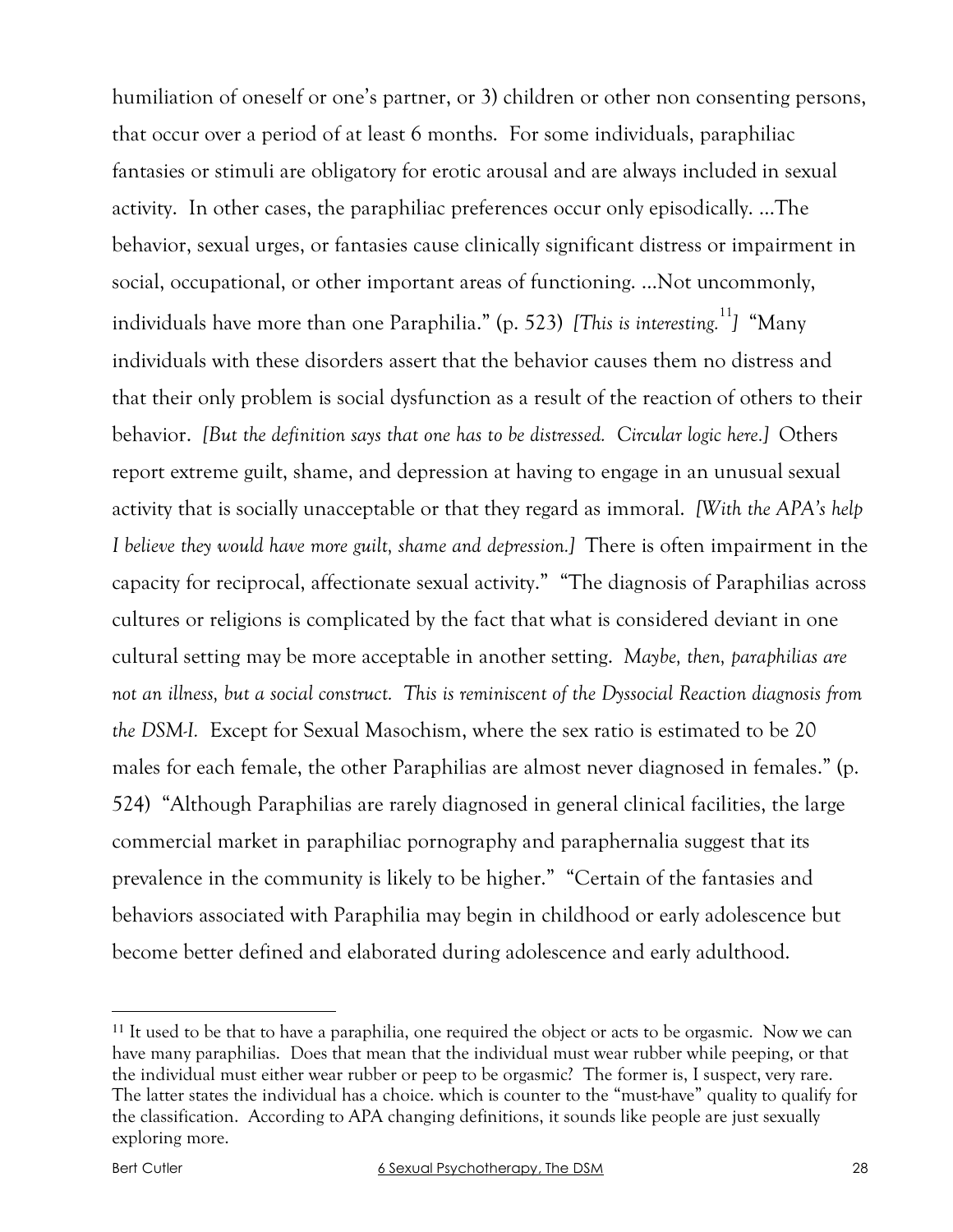Elaboration and revision of paraphiliac fantasies may continue over the lifetime of the individual."

All paraphiliac classifications (except pedophilia) require that the fantasies or behaviors are over a period of six months, and that the fantasies, sexual urges, or behaviors cause clinically significant distress or impairment in social, occupational, or other important areas of functioning. *As defined in the DSM's, there appears to be no medical difference between the so-called paraphilias. The issues that separate pedophilia from other paraphilias are legal and social values. Yet, the APA classifies pedophilia differently medically.*

The qualifying criteria for Exhibitionism,. Fetishism, Sexual Masochism, Sexual Sadism, Transvestism, Voyeurism, and Paraphilia Not Otherwise Specified are essentially unchanged from the DSM-III-R, except for the "behavior causing distress" clause.

Frotteurism has been modified. The DSM-III stated: "It is the touching, not the coercive nature of the act, that is sexually exciting." This is no longer mentioned in the DSM-IV.

Pedophilia. same definition. Added verbiage includes: "The recidivism rate for individuals with Pedophilia involving a preference for males is roughly twice that for those who prefer females." (p. 528) *I have found no supporting data. Is this accurate or is it subtly anti-homosexual?*

**Gender Identity Disorders:** Gender Identity Disorders have been redefined: "There must be evidence of a strong and persistent cross-gender identification (and) there must be evidence of persistent discomfort about one's assigned sex or a sense of inappropriateness in the gender role of that sex." (p. 533) "The diagnosis is not made if the individual has a concurrent physical intersex condition." "To make the diagnosis, there must be evidence of clinically significant distress or impairment in social, occupational, or other important areas of functioning."

The description section discusses the difficulties of living as a gender other than one's appearances in this society (although not using those terms.)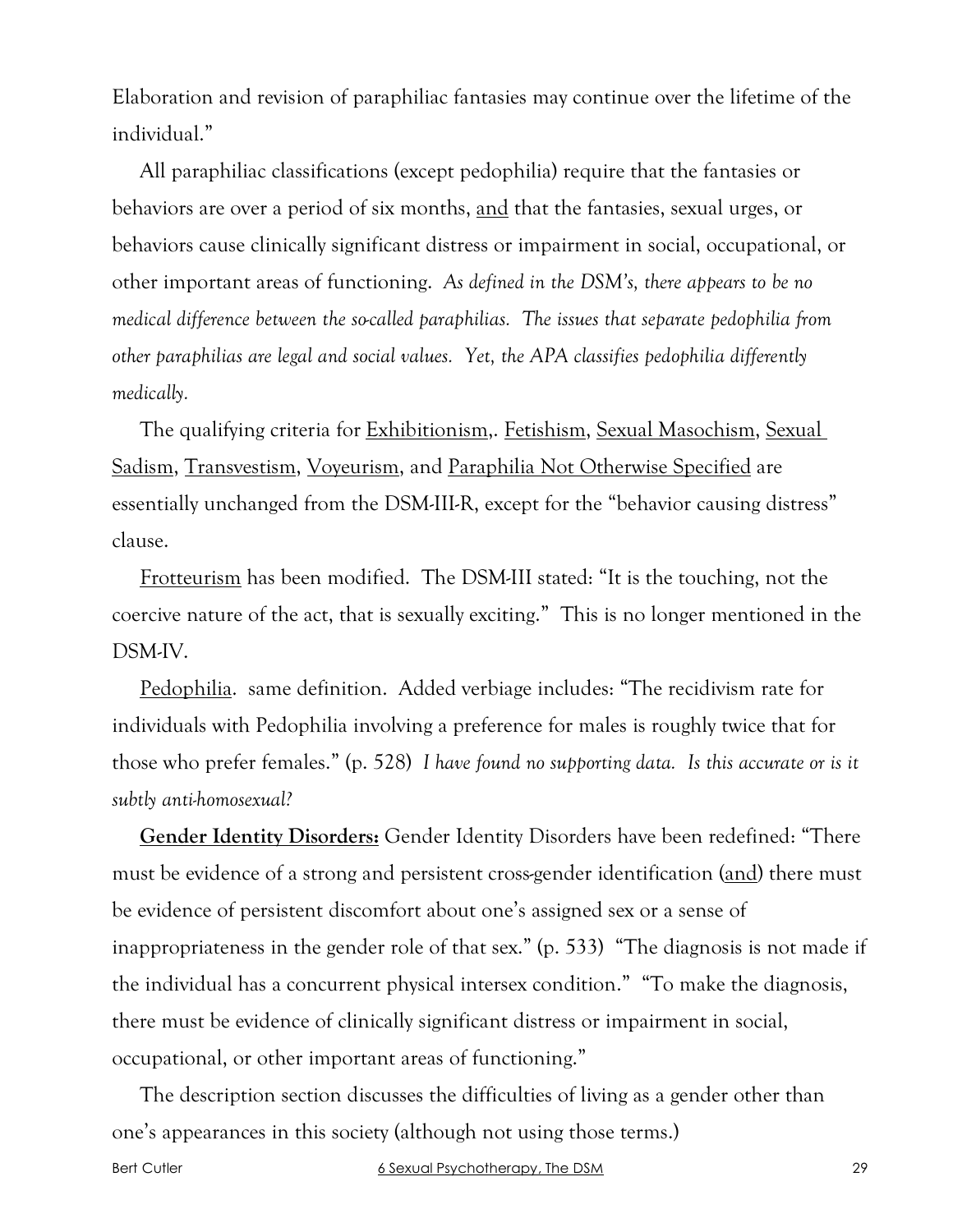The DSM-IV lists statistics: In children, there appears to be 5 boys for each girl referred. In adult clinic, men outnumber women about 2-3 to one. Data from Europe suggest that 1 per 30,000 adult males and 1 per 100,000 adult females seek sexreassignment surgery. Referred children usually are between ages 2 and 4. Only a small number of children will continue to have symptoms that meet criteria for Gender Identity Disorder in later adolescence or adulthood. "By late adolescence or adulthood, about three-quarters of boys who had a childhood history of Gender Identity Disorder report a homosexual or bisexual orientation." *APA data suggests that we are dealing with a medical condition. If so, then these individuals do not have a mental disorder. These individuals need support and counseling to deal with a hostile and ignorant society, not therapy to fix their condition.*

**Gender Identify Disorder Not Otherwise Specified:** This classification includes intersex conditions, transient, stress-related cross-dressing, and persistent preoccupation with castration or penectomy without a desire to acquire the sex characteristics of the other sex.

**Sexual Disorder Not Otherwise Specified:** This classification is used to include: feelings of inadequacy of sexual performance, distress about repeatedly objectifying sex partners, and distress about sexual orientation.

# SUMMARY

I believe that the above analysis of the history of the DSM demonstrates an arbitrary and shifting set of standards with no reference to facts or academic studies.

The concepts of classification of mental disorders appear to have an arbitrary and highly culture-driven basis. Looking at issues of stress in our society and from reading the details of the above sexual behavior classifications, I would expect to see in the DSM classifications that specifically address the trauma of being left handed, a disorder for relationship issues caused by excessive workaholism, a disorder for dealing with obesity, a disorder of guilt of under achievement in the workplace. These conditions are at least